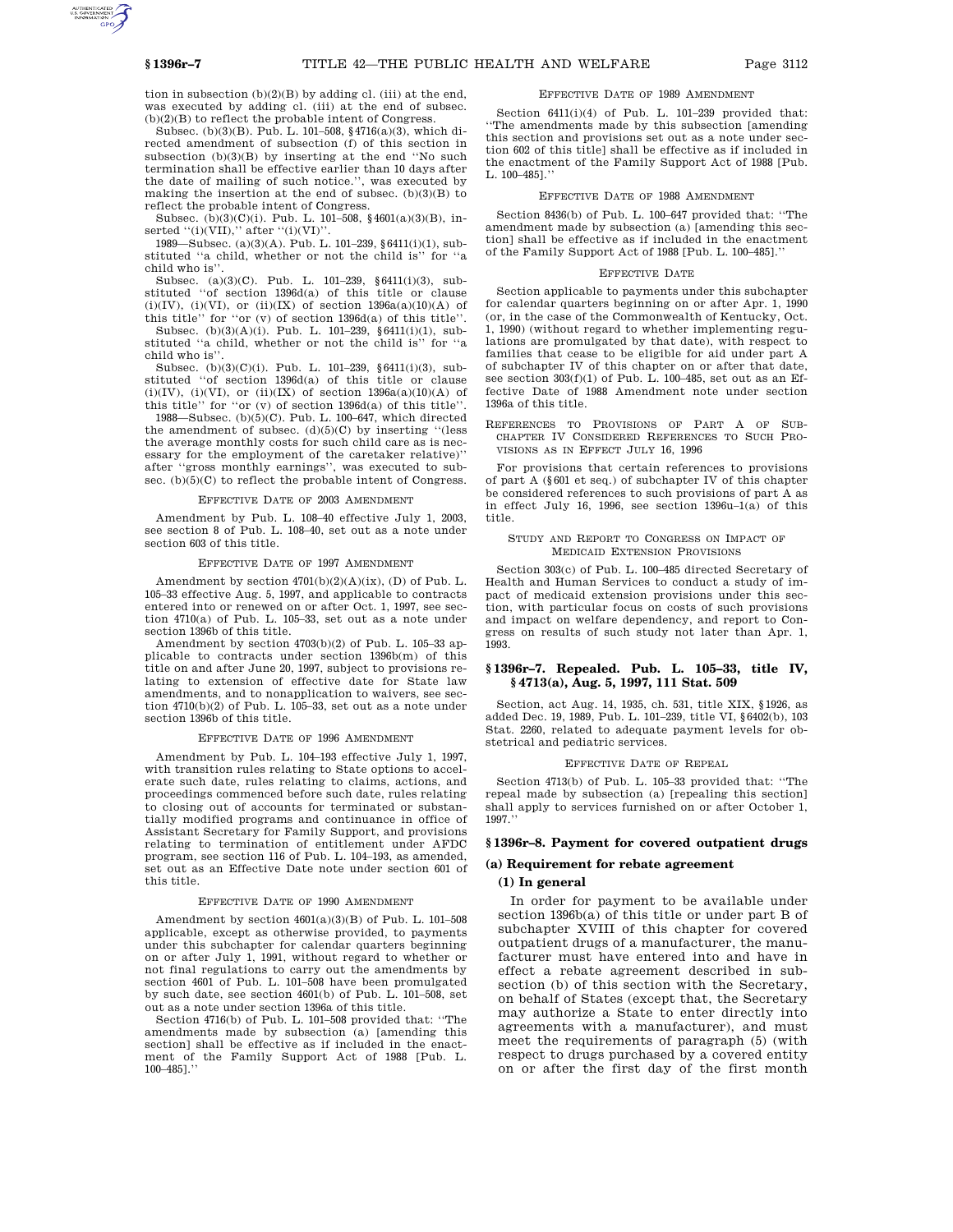that begins after November 4, 1992) and paragraph (6). Any agreement between a State and a manufacturer prior to April 1, 1991, shall be deemed to have been entered into on January 1, 1991, and payment to such manufacturer shall be retroactively calculated as if the agreement between the manufacturer and the State had been entered into on January 1, 1991. If a manufacturer has not entered into such an agreement before March 1, 1991, such an agreement, subsequently entered into, shall become effective as of the date on which the agreement is entered into or, at State option, on any date thereafter on or before the first day of the calendar quarter that begins more than 60 days after the date the agreement is entered into.

## **(2) Effective date**

Paragraph (1) shall first apply to drugs dispensed under this subchapter on or after January 1, 1991.

### **(3) Authorizing payment for drugs not covered under rebate agreements**

Paragraph (1), and section 1396b(i)(10)(A) of this title, shall not apply to the dispensing of a single source drug or innovator multiple source drug if (A)(i) the State has made a determination that the availability of the drug is essential to the health of beneficiaries under the State plan for medical assistance; (ii) such drug has been given a rating of 1–A by the Food and Drug Administration; and (iii)(I) the physician has obtained approval for use of the drug in advance of its dispensing in accordance with a prior authorization program described in subsection (d) of this section, or (II) the Secretary has reviewed and approved the State's determination under subparagraph (A); or (B) the Secretary determines that in the first calendar quarter of 1991, there were extenuating circumstances.

#### **(4) Effect on existing agreements**

In the case of a rebate agreement in effect between a State and a manufacturer on November 5, 1990, such agreement, for the initial agreement period specified therein, shall be considered to be a rebate agreement in compliance with this section with respect to that State, if the State agrees to report to the Secretary any rebates paid pursuant to the agreement and such agreement provides for a minimum aggregate rebate of 10 percent of the State's total expenditures under the State plan for coverage of the manufacturer's drugs under this subchapter. If, after the initial agreement period, the State establishes to the satisfaction of the Secretary that an agreement in effect on November 5, 1990, provides for rebates that are at least as large as the rebates otherwise required under this section, and the State agrees to report any rebates under the agreement to the Secretary, the agreement shall be considered to be a rebate agreement in compliance with the section for the renewal periods of such agreement.

## **(5) Limitation on prices of drugs purchased by covered entities**

### **(A) Agreement with Secretary**

A manufacturer meets the requirements of this paragraph if the manufacturer has entered into an agreement with the Secretary that meets the requirements of section 256b of this title with respect to covered outpatient drugs purchased by a covered entity on or after the first day of the first month that begins after November 4, 1992.

## **(B) ''Covered entity'' defined**

In this subsection, the term ''covered entity'' means an entity described in section  $256b(a)(4)$  of this title and a children's hospital described in section  $1395ww(d)(1)(B)(iii)$ of this title which meets the requirements of clauses (i) and (iii) of section  $256b(b)(4)(L)^1$ of this title and which would meet the requirements of clause (ii) of such section if that clause were applied by taking into account the percentage of care provided by the hospital to patients eligible for medical assistance under a State plan under this subchapter.

## **(C) Establishment of alternative mechanism to ensure against duplicate discounts or rebates**

If the Secretary does not establish a mechanism under section  $256b(a)(5)(A)$  of this title within 12 months of November 4, 1992, the following requirements shall apply:

### **(i) Entities**

Each covered entity shall inform the single State agency under section 1396a(a)(5) of this title when it is seeking reimbursement from the State plan for medical assistance described in section 1396d(a)(12) of this title with respect to a unit of any covered outpatient drug which is subject to an agreement under section 256b(a) of this title.

#### **(ii) State agency**

Each such single State agency shall provide a means by which a covered entity shall indicate on any drug reimbursement claims form (or format, where electronic claims management is used) that a unit of the drug that is the subject of the form is subject to an agreement under section 256b of this title, and not submit to any manufacturer a claim for a rebate payment under subsection (b) of this section with respect to such a drug.

#### **(D) Effect of subsequent amendments**

In determining whether an agreement under subparagraph (A) meets the requirements of section 256b of this title, the Secretary shall not take into account any amendments to such section that are enacted after November 4, 1992.

#### **(E) Determination of compliance**

A manufacturer is deemed to meet the requirements of this paragraph if the manufacturer establishes to the satisfaction of the Secretary that the manufacturer would comply (and has offered to comply) with the provisions of section 256b of this title (as in effect immediately after November 4, 1992) and would have entered into an agreement under

<sup>1</sup>See References in Text note below.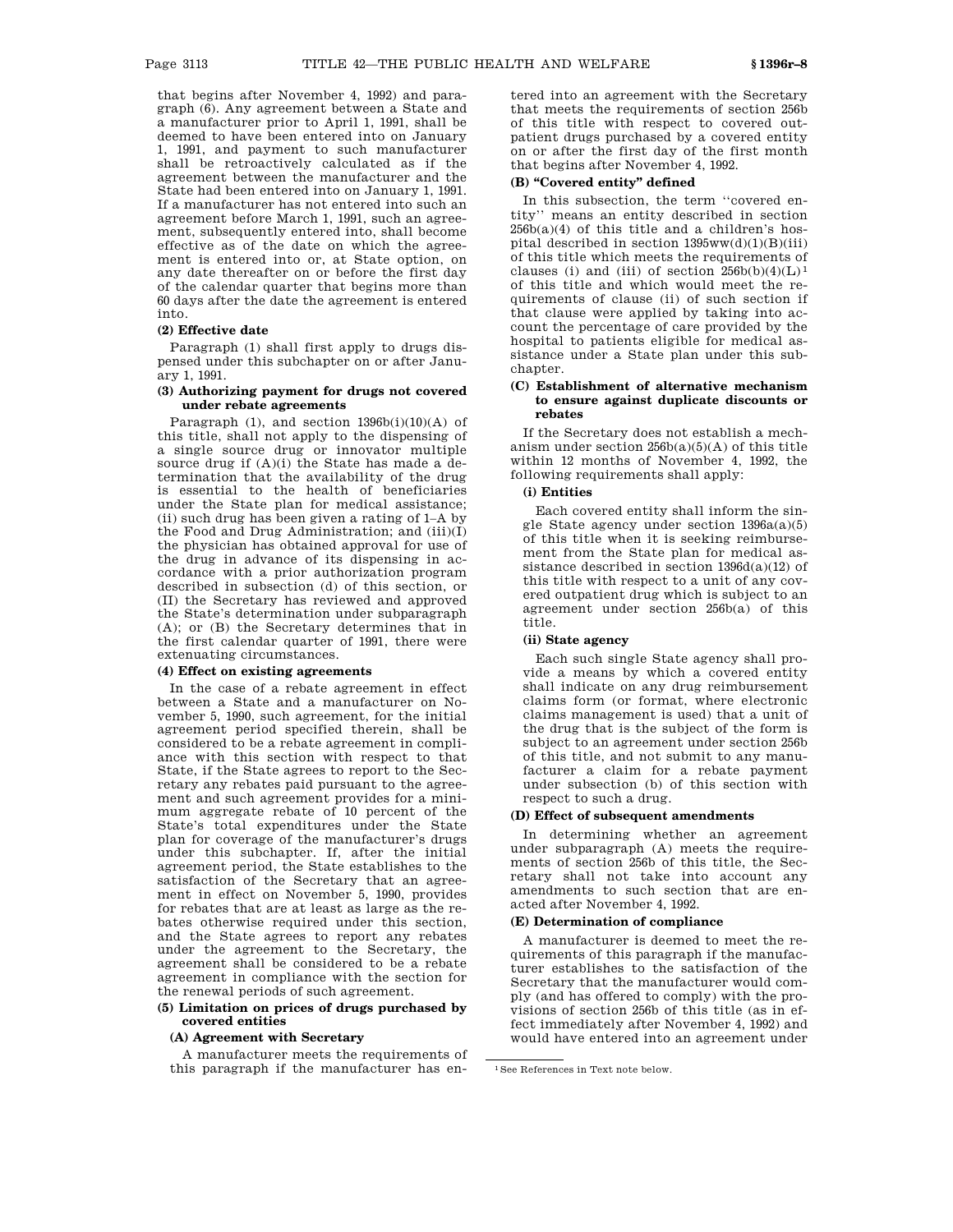such section (as such section was in effect at such time), but for a legislative change in such section after November 4, 1992.

## **(6) Requirements relating to master agreements for drugs procured by Department of Veterans Affairs and certain other Federal agencies**

## **(A) In general**

A manufacturer meets the requirements of this paragraph if the manufacturer complies with the provisions of section 8126 of title 38, including the requirement of entering into a master agreement with the Secretary of Veterans Affairs under such section.

## **(B) Effect of subsequent amendments**

In determining whether a master agreement described in subparagraph (A) meets the requirements of section 8126 of title 38, the Secretary shall not take into account any amendments to such section that are enacted after November 4, 1992.

## **(C) Determination of compliance**

A manufacturer is deemed to meet the requirements of this paragraph if the manufacturer establishes to the satisfaction of the Secretary that the manufacturer would comply (and has offered to comply) with the provisions of section 8126 of title 38, (as in effect immediately after November 4, 1992) and would have entered into an agreement under such section (as such section was in effect at such time), but for a legislative change in such section after November 4, 1992.

## **(7) Requirement for submission of utilization data for certain physician administered drugs**

#### **(A) Single source drugs**

In order for payment to be available under section 1396b(a) of this title for a covered outpatient drug that is a single source drug that is physician administered under this subchapter (as determined by the Secretary), and that is administered on or after January 1, 2006, the State shall provide for the collection and submission of such utilization data and coding (such as J-codes and National Drug Code numbers) for each such drug as the Secretary may specify as necessary to identify the manufacturer of the drug in order to secure rebates under this section for drugs administered for which payment is made under this subchapter.

## **(B) Multiple source drugs**

## **(i) Identification of most frequently physician administered multiple source drugs**

Not later than January 1, 2007, the Secretary shall publish a list of the 20 physician administered multiple source drugs that the Secretary determines have the highest dollar volume of physician administered drugs dispensed under this subchapter. The Secretary may modify such list from year to year to reflect changes in such volume.

#### **(ii) Requirement**

In order for payment to be available under section 1396b(a) of this title for a covered outpatient drug that is a multiple source drug that is physician administered (as determined by the Secretary), that is on the list published under clause (i), and that is administered on or after January 1, 2008, the State shall provide for the submission of such utilization data and coding (such as J-codes and National Drug Code numbers) for each such drug as the Secretary may specify as necessary to identify the manufacturer of the drug in order to secure rebates under this section.

# **(C) Use of NDC codes**

Not later than January 1, 2007, the information shall be submitted under subparagraphs (A) and (B)(ii) using National Drug Code codes unless the Secretary specifies that an alternative coding system should be used.

#### **(D) Hardship waiver**

The Secretary may delay the application of subparagraph (A) or (B)(ii), or both, in the case of a State to prevent hardship to States which require additional time to implement the reporting system required under the respective subparagraph.

# **(b) Terms of rebate agreement**

# **(1) Periodic rebates**

## **(A) In general**

A rebate agreement under this subsection shall require the manufacturer to provide, to each State plan approved under this subchapter, a rebate for a rebate period in an amount specified in subsection (c) of this section for covered outpatient drugs of the manufacturer dispensed after December 31, 1990, for which payment was made under the State plan for such period. Such rebate shall be paid by the manufacturer not later than 30 days after the date of receipt of the information described in paragraph (2) for the period involved.

## **(B) Offset against medical assistance**

Amounts received by a State under this section (or under an agreement authorized by the Secretary under subsection (a)(1) of this section or an agreement described in subsection (a)(4) of this section) in any quarter shall be considered to be a reduction in the amount expended under the State plan in the quarter for medical assistance for purposes of section  $1396b(a)(1)$  of this title.

#### **(2) State provision of information**

## **(A) State responsibility**

Each State agency under this subchapter shall report to each manufacturer not later than 60 days after the end of each rebate period and in a form consistent with a standard reporting format established by the Secretary, information on the total number of units of each dosage form and strength and package size of each covered outpatient drug dispensed after December 31, 1990, for which payment was made under the plan during the period, and shall promptly transmit a copy of such report to the Secretary.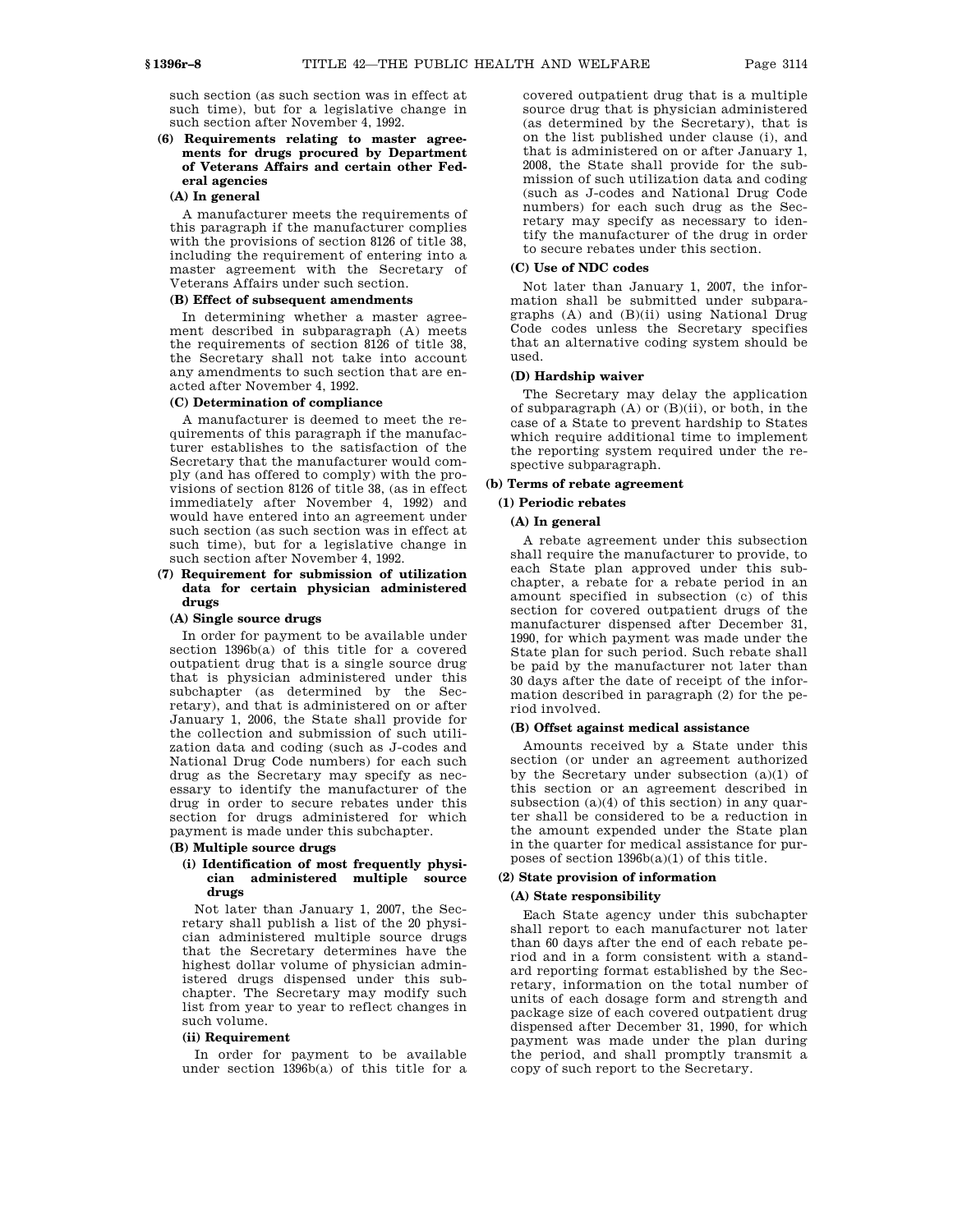## **(B) Audits**

A manufacturer may audit the information provided (or required to be provided) under subparagraph (A). Adjustments to rebates shall be made to the extent that information indicates that utilization was greater or less than the amount previously specified.

### **(3) Manufacturer provision of price information**

## **(A) In general**

Each manufacturer with an agreement in effect under this section shall report to the Secretary—

(i) not later than 30 days after the last day of each rebate period under the agreement—

(I) on the average manufacturer price (as defined in subsection  $(k)(1)$ ) for covered outpatient drugs for the rebate period under the agreement (including for all such drugs that are sold under a new drug application approved under section 505(c) of the Federal Food, Drug, and Cosmetic Act [21 U.S.C. 355(c)]); and

(II) for single source drugs and innovator multiple source drugs (including all such drugs that are sold under a new drug application approved under section 505(c) of the Federal Food, Drug, and Cosmetic Act), on the manufacturer's best price (as defined in subsection  $(c)(1)(\overline{C})$  for such drugs for the rebate period under the agreement;

(ii) not later than 30 days after the date of entering into an agreement under this section on the average manufacturer price (as defined in subsection  $(k)(1)$  of this section) as of October 1, 1990<sup>2</sup> for each of the manufacturer's covered outpatient drugs (including for such drugs that are sold under a new drug application approved under section 505(c) of the Federal Food, Drug, and Cosmetic Act); and

(iii) for calendar quarters beginning on or after January 1, 2004, in conjunction with reporting required under clause (i) and by National Drug Code (including package size)—

(I) the manufacturer's average sales price (as defined in section 1395w–3a(c) of this title) and the total number of units specified under section 1395w–3a(b)(2)(A) of this title;

(II) if required to make payment under section 1395w–3a of this title, the manufacturer's wholesale acquisition cost, as defined in subsection (c)(6) of such section; and

(III) information on those sales that were made at a nominal price or otherwise described in section 1395w–3a(c)(2)(B) of this title;

for a drug or biological described in subparagraph  $(C)$ ,  $(D)$ ,  $(E)$ , or  $(G)$  of section 1395u(*o*)(1) of this title or section  $1395rr(b)(13)(A)(ii)$  of this title, and, for calendar quarters beginning on or after January 1, 2007<sup>2</sup> and only with respect to the information described in subclause (III), for covered outpatient drugs.

Information reported under this subparagraph is subject to audit by the Inspector General of the Department of Health and Human Services. Beginning July 1, 2006, the Secretary shall provide on a monthly basis to States under subparagraph (D)(iv) the most recently reported average manufacturer prices for single source drugs and for multiple source drugs and shall, on at least a quarterly basis, update the information posted on the website under subparagraph  $(D)(v)$ .

## **(B) Verification surveys of average manufacturer price and manufacturer's average sales price**

The Secretary may survey wholesalers and manufacturers that directly distribute their covered outpatient drugs, when necessary, to verify manufacturer prices and manufacturer's average sales prices (including wholesale acquisition cost) if required to make payment reported under subparagraph (A). The Secretary may impose a civil monetary penalty in an amount not to exceed \$100,000 on a wholesaler, manufacturer, or direct seller, if the wholesaler, manufacturer, or direct seller of a covered outpatient drug refuses a request for information about charges or prices by the Secretary in connection with a survey under this subparagraph or knowingly provides false information. The provisions of section 1320a–7a of this title (other than subsections (a) (with respect to amounts of penalties or additional assessments) and (b)) shall apply to a civil money penalty under this subparagraph in the same manner as such provisions apply to a penalty or proceeding under section 1320a–7a(a) of this title.

### **(C) Penalties**

### **(i) Failure to provide timely information**

In the case of a manufacturer with an agreement under this section that fails to provide information required under subparagraph (A) on a timely basis, the amount of the penalty shall be increased by \$10,000 for each day in which such information has not been provided and such amount shall be paid to the Treasury, and, if such information is not reported within 90 days of the deadline imposed, the agreement shall be suspended for services furnished after the end of such 90-day period and until the date such information is reported (but in no case shall such suspension be for a period of less than 30 days).

## **(ii) False information**

Any manufacturer with an agreement under this section that knowingly provides false information is subject to a civil money penalty in an amount not to exceed \$100,000 for each item of false information. Such civil money penalties are in addition to other penalties as may be prescribed by

<sup>2</sup>So in original. Probably should be followed by a comma.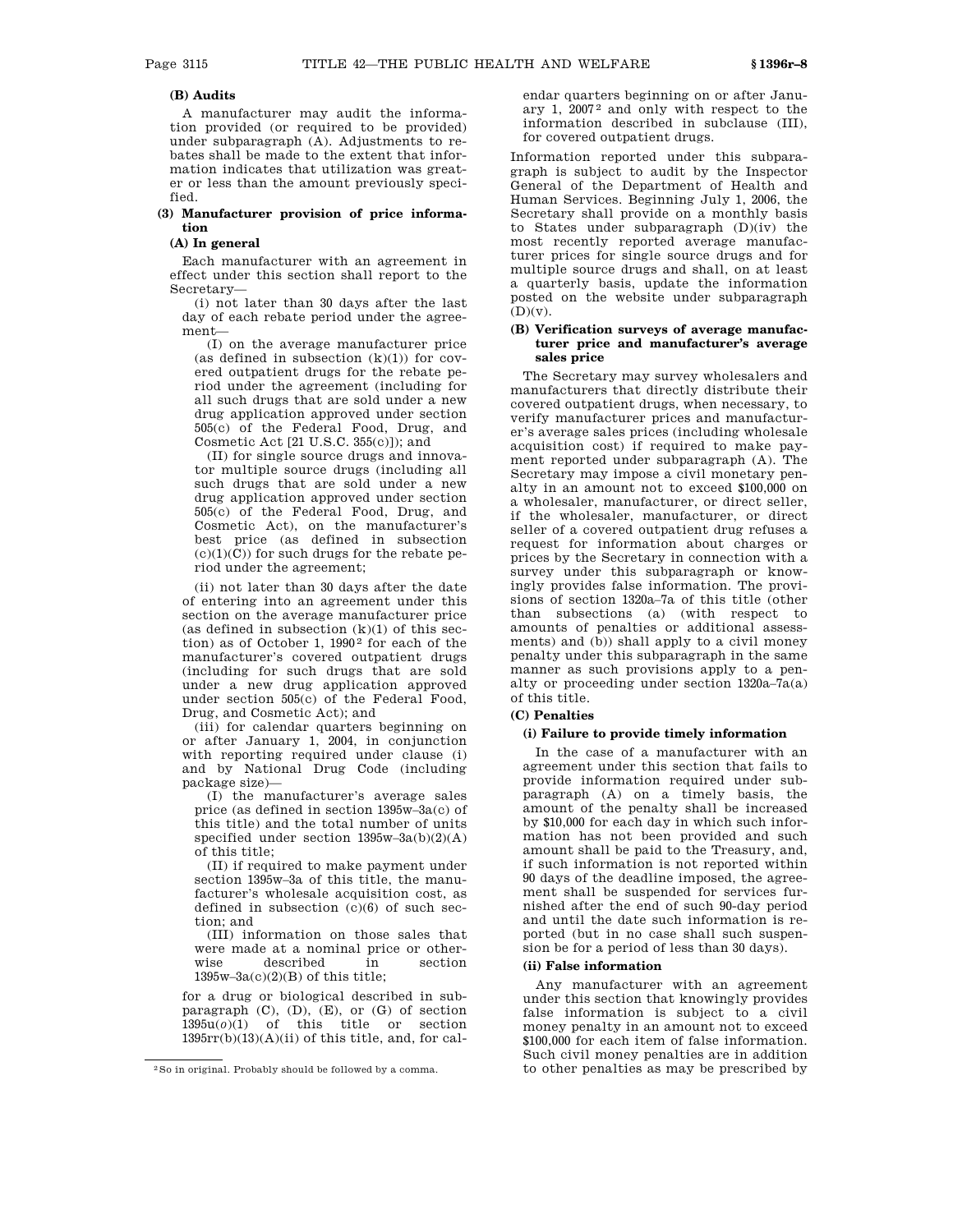law. The provisions of section 1320a–7a of this title (other than subsections (a) and (b)) shall apply to a civil money penalty under this subparagraph in the same manner as such provisions apply to a penalty or proceeding under section 1320a–7a(a) of this title.

#### **(D) Confidentiality of information**

Notwithstanding any other provision of law, information disclosed by manufacturers or wholesalers under this paragraph or under an agreement with the Secretary of Veterans Affairs described in subsection  $(a)(6)(A)(ii)$  of this section (other than the wholesale acquisition cost for purposes of carrying out section 1395w–3a of this title) is confidential and shall not be disclosed by the Secretary or the Secretary of Veterans Affairs or a State agency (or contractor therewith) in a form which discloses the identity of a specific manufacturer or wholesaler, prices charged for drugs by such manufacturer or wholesaler, except—

(i) as the Secretary determines to be necessary to carry out this section, to carry out section 1395w–3a of this title (including the determination and implementation of the payment amount), or to carry out section 1395w–3b of this title,

(ii) to permit the Comptroller General to review the information provided,

(iii) to permit the Director of the Congressional Budget Office to review the information provided,

(iv) to States to carry out this subchapter, and

(v) to the Secretary to disclose (through a website accessible to the public) average manufacturer prices.

The previous sentence shall also apply to information disclosed under section 1395w–102(d)(2) or 1395w–104(c)(2)(E) of this title and drug pricing data reported under the first sentence of section 1395w–141(i)(1) of this title.

#### **(4) Length of agreement**

### **(A) In general**

A rebate agreement shall be effective for an initial period of not less than 1 year and shall be automatically renewed for a period of not less than one year unless terminated under subparagraph (B).

# **(B) Termination**

# **(i) By the Secretary**

The Secretary may provide for termination of a rebate agreement for violation of the requirements of the agreement or other good cause shown. Such termination shall not be effective earlier than 60 days after the date of notice of such termination. The Secretary shall provide, upon request, a manufacturer with a hearing concerning such a termination, but such hearing shall not delay the effective date of the termination.

#### **(ii) By a manufacturer**

A manufacturer may terminate a rebate agreement under this section for any rea-

son. Any such termination shall not be effective until the calendar quarter beginning at least 60 days after the date the manufacturer provides notice to the Secretary.

#### **(iii) Effectiveness of termination**

Any termination under this subparagraph shall not affect rebates due under the agreement before the effective date of its termination.

#### **(iv) Notice to States**

In the case of a termination under this subparagraph, the Secretary shall provide notice of such termination to the States within not less than 30 days before the effective date of such termination.

## **(v) Application to terminations of other agreements**

The provisions of this subparagraph shall apply to the terminations of agreements described in section  $256b(a)(1)$  of this title and master agreements described in section 8126(a) of title 38.

#### **(C) Delay before reentry**

In the case of any rebate agreement with a manufacturer under this section which is terminated, another such agreement with the manufacturer (or a successor manufacturer) may not be entered into until a period of 1 calendar quarter has elapsed since the date of the termination, unless the Secretary finds good cause for an earlier reinstatement of such an agreement.

#### **(c) Determination of amount of rebate**

## **(1) Basic rebate for single source drugs and innovator multiple source drugs**

### **(A) In general**

Except as provided in paragraph (2), the amount of the rebate specified in this subsection for a rebate period (as defined in subsection  $(k)(8)$  of this section) with respect to each dosage form and strength of a single source drug or an innovator multiple source drug shall be equal to the product of—

(i) the total number of units of each dosage form and strength paid for under the State plan in the rebate period (as reported by the State); and

(ii) subject to subparagraph (B)(ii), the greater of—

(I) the difference between the average manufacturer price and the best price (as defined in subparagraph (C)) for the dosage form and strength of the drug, or

(II) the minimum rebate percentage (specified in subparagraph (B)(i)) of such average manufacturer price,

for the rebate period.

## **(B) Range of rebates required**

## **(i) Minimum rebate percentage**

For purposes of subparagraph  $(A)(ii)(II)$ , the ''minimum rebate percentage'' for rebate periods beginning—

(I) after December 31, 1990, and before October 1, 1992, is 12.5 percent;

(II) after September 30, 1992, and before January 1, 1994, is 15.7 percent;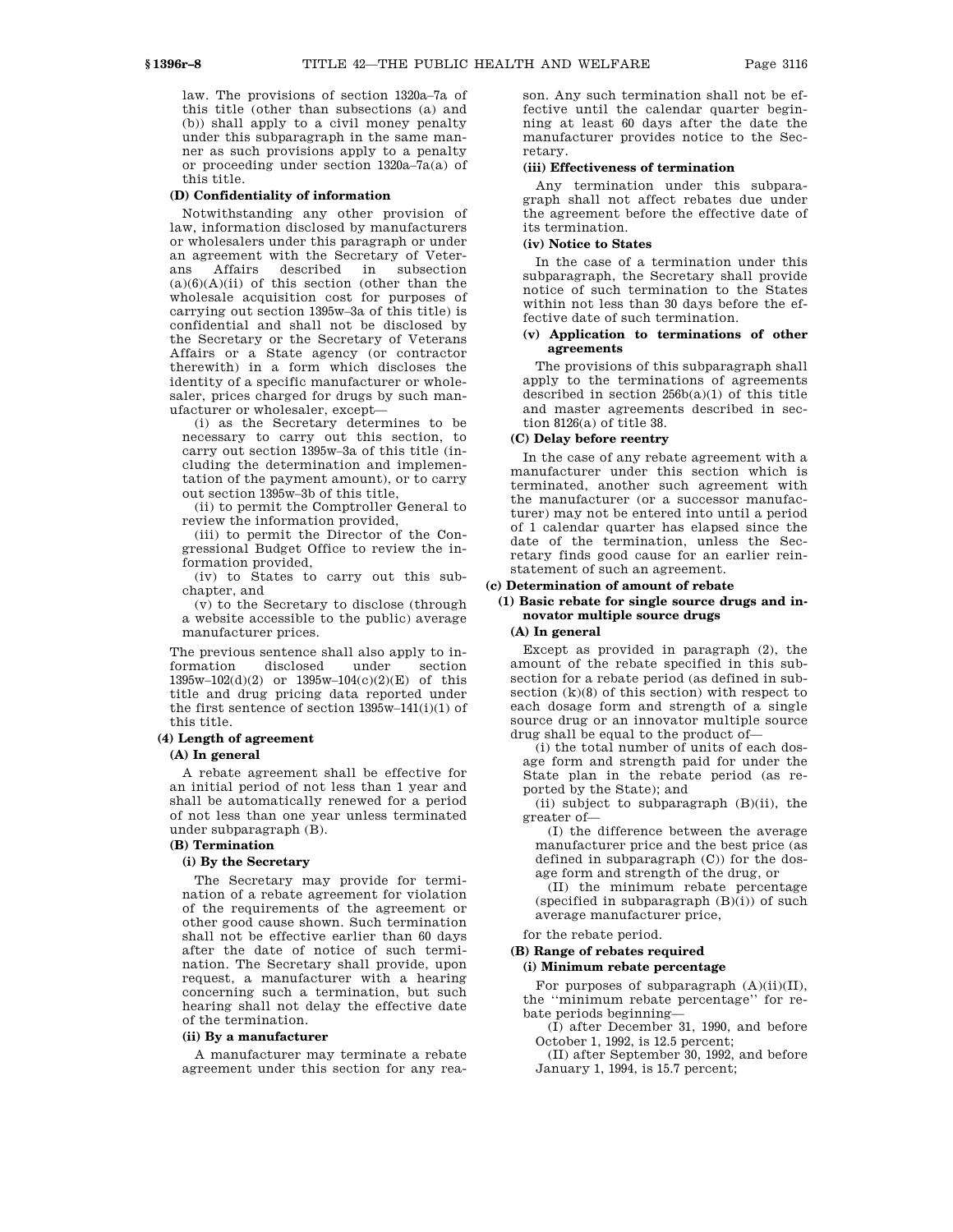(III) after December 31, 1993, and before January 1, 1995, is 15.4 percent;

(IV) after December 31, 1994, and before January 1, 1996, is 15.2 percent; and

(V) after December 31, 1995, is 15.1 percent.

## **(ii) Temporary limitation on maximum rebate amount**

In no case shall the amount applied under subparagraph (A)(ii) for a rebate period beginning—

(I) before January 1, 1992, exceed 25 percent of the average manufacturer price; or

(II) after December 31, 1991, and before January 1, 1993, exceed 50 percent of the average manufacturer price.

# **(C) ''Best price'' defined**

For purposes of this section—

## **(i) In general**

The term ''best price'' means, with respect to a single source drug or innovator multiple source drug of a manufacturer (including the lowest price available to any entity for any such drug of a manufacturer that is sold under a new drug application approved under section 505(c) of the Federal Food, Drug, and Cosmetic Act [21 U.S.C. 355(c)]), the lowest price available from the manufacturer during the rebate period to any wholesaler, retailer, provider, health maintenance organization, nonprofit entity, or governmental entity within the United States, excluding—

(I) any prices charged on or after October 1, 1992, to the Indian Health Service, the Department of Veterans Affairs, a State home receiving funds under section 1741 of title 38, the Department of Defense, the Public Health Service, or a covered entity described in subsection  $(a)(5)(B)$  of this section (including inpatient prices charged to hospitals described in section  $256b(a)(4)(L)$  of this title);

(II) any prices charged under the Federal Supply Schedule of the General Services Administration;

(III) any prices used under a State pharmaceutical assistance program;

(IV) any depot prices and single award contract prices, as defined by the Secretary, of any agency of the Federal Government;

(V) the prices negotiated from drug manufacturers for covered discount card drugs under an endorsed discount card program under section 1395w–141 of this title; and

(VI) any prices charged which are negotiated by a prescription drug plan under part D of subchapter XVIII of this chapter, by an MA–PD plan under part C of such subchapter with respect to covered part D drugs or by a qualified retiree prescription drug plan (as defined in section 1395w–132(a)(2) of this title) with respect to such drugs on behalf of individuals entitled to benefits under part A or enrolled under part B of such subchapter.

## **(ii) Special rules**

The term ''best price''—

(I) shall be inclusive of cash discounts, free goods that are contingent on any purchase requirement, volume discounts, and rebates (other than rebates under this section);

(II) shall be determined without regard to special packaging, labeling, or identifiers on the dosage form or product or package;

(III) shall not take into account prices that are merely nominal in amount; and

(IV) in the case of a manufacturer that approves, allows, or otherwise permits any other drug of the manufacturer to be sold under a new drug application approved under section 505(c) of the Federal Food, Drug, and Cosmetic Act [21 U.S.C. 355(c)], shall be inclusive of the lowest price for such authorized drug available from the manufacturer during the rebate period to any manufacturer, wholesaler, retailer, provider, health maintenance organization, nonprofit entity, or governmental entity within the United States, excluding those prices described in subclauses (I) through (IV) of clause (i).

### **(iii) Application of auditing and recordkeeping requirements**

With respect to a covered entity described in section  $256b(a)(4)(L)$  of this title, any drug purchased for inpatient use shall be subject to the auditing and recordkeeping requirements described in section  $256b(a)(5)(C)$  of this title.

# **(D) Limitation on sales at a nominal price**

# **(i) In general**

For purposes of subparagraph  $(C)(ii)(III)$ and subsection  $(b)(3)(A)(iii)(III)$ , only sales by a manufacturer of covered outpatient drugs at nominal prices to the following shall be considered to be sales at a nominal price or merely nominal in amount:

(I) A covered entity described in sec-

tion  $256b(a)(4)$  of this title. (II) An intermediate care facility for the mentally retarded.

(III) A State-owned or operated nursing facility.

(IV) Any other facility or entity that the Secretary determines is a safety net provider to which sales of such drugs at a nominal price would be appropriate based on the factors described in clause (ii).

## **(ii) Factors**

The factors described in this clause with respect to a facility or entity are the following:

(I) The type of facility or entity.

(II) The services provided by the facility or entity.

(III) The patient population served by the facility or entity.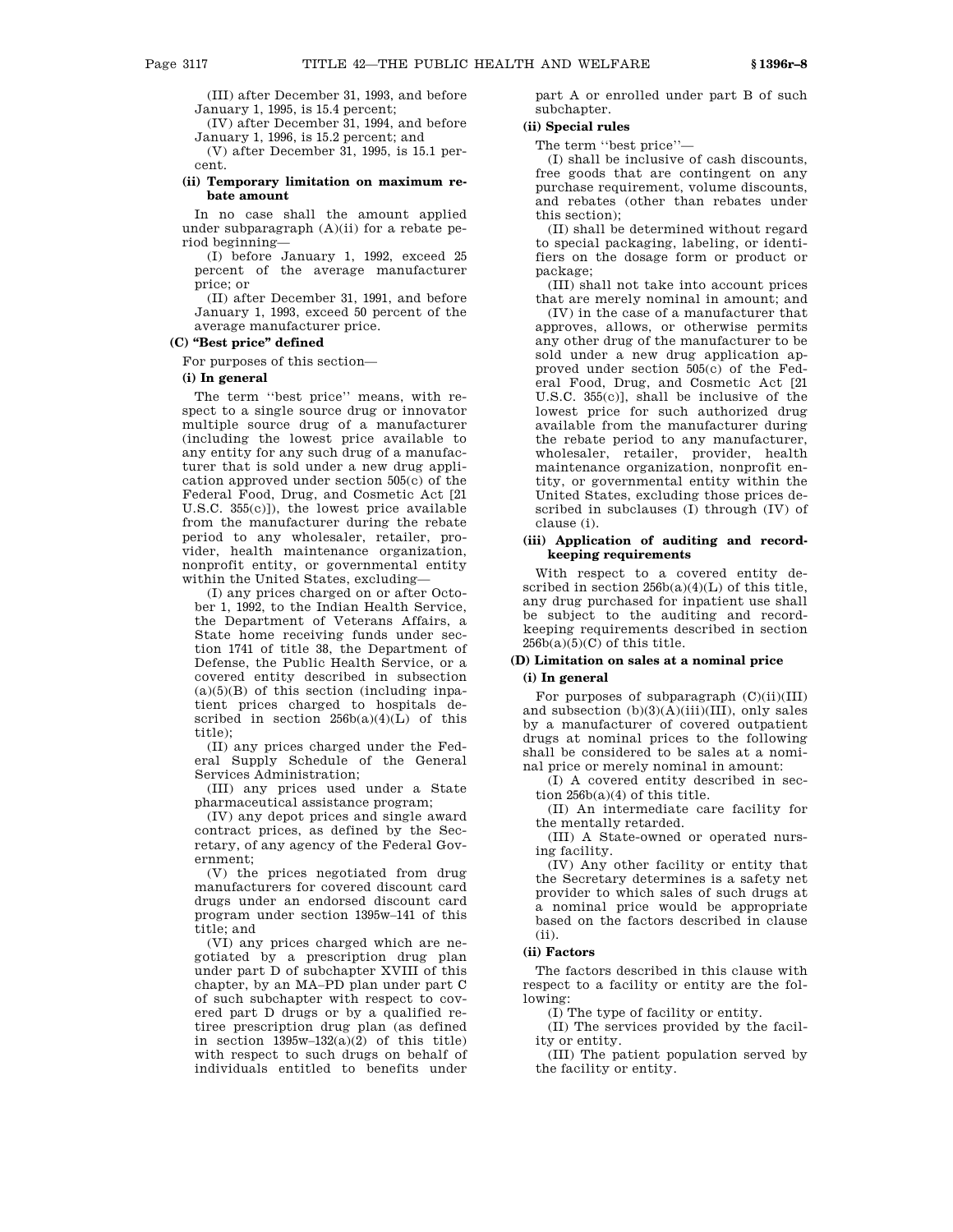(IV) The number of other facilities or entities eligible to purchase at nominal prices in the same service area.

## **(iii) Nonapplication**

Clause (i) shall not apply with respect to sales by a manufacturer at a nominal price of covered outpatient drugs pursuant to a master agreement under section 8126 of title 38.

## **(2) Additional rebate for single source and innovator multiple source drugs**

## **(A) In general**

The amount of the rebate specified in this subsection for a rebate period, with respect to each dosage form and strength of a single source drug or an innovator multiple source drug, shall be increased by an amount equal to the product of—

(i) the total number of units of such dosage form and strength dispensed after December 31, 1990, for which payment was made under the State plan for the rebate period; and

(ii) the amount (if any) by which—

(I) the average manufacturer price for the dosage form and strength of the drug for the period, exceeds

(II) the average manufacturer price for such dosage form and strength for the calendar quarter beginning July 1, 1990 (without regard to whether or not the drug has been sold or transferred to an entity, including a division or subsidiary of the manufacturer, after the first day of such quarter), increased by the percentage by which the consumer price index for all urban consumers (United States city average) for the month before the month in which the rebate period begins exceeds such index for September 1990.

### **(B) Treatment of subsequently approved drugs**

In the case of a covered outpatient drug approved by the Food and Drug Administration after October 1, 1990, clause (ii)(II) of subparagraph (A) shall be applied by substituting ''the first full calendar quarter after the day on which the drug was first marketed'' for ''the calendar quarter beginning July 1, 1990'' and ''the month prior to the first month of the first full calendar quarter after the day on which the drug was first marketed'' for ''September 1990''.

## **(3) Rebate for other drugs**

## **(A) In general**

The amount of the rebate paid to a State for a rebate period with respect to each dosage form and strength of covered outpatient drugs (other than single source drugs and innovator multiple source drugs) shall be equal to the product of—

(i) the applicable percentage (as described in subparagraph (B)) of the average manufacturer price for the dosage form and strength for the rebate period, and

(ii) the total number of units of such dosage form and strength dispensed after December 31, 1990, for which payment was made under the State plan for the rebate period.

### **(B) ''Applicable percentage'' defined**

For purposes of subparagraph (A)(i), the ''applicable percentage'' for rebate periods beginning—

(i) before January 1, 1994, is 10 percent, and

(ii) after December 31, 1993, is 11 percent. **(d) Limitations on coverage of drugs**

#### **(1) Permissible restrictions**

(A) A State may subject to prior authorization any covered outpatient drug. Any such prior authorization program shall comply with the requirements of paragraph (5).

(B) A State may exclude or otherwise restrict coverage of a covered outpatient drug if—

(i) the prescribed use is not for a medically accepted indication (as defined in subsection  $(k)(6)$  of this section);

(ii) the drug is contained in the list referred to in paragraph (2);

(iii) the drug is subject to such restrictions pursuant to an agreement between a manufacturer and a State authorized by the Secretary under subsection  $(a)(1)$  of this section or in effect pursuant to subsection (a)(4) of this section; or

(iv) the State has excluded coverage of the drug from its formulary established in accordance with paragraph (4).

## **(2) List of drugs subject to restriction**

The following drugs or classes of drugs, or their medical uses, may be excluded from coverage or otherwise restricted:

(A) Agents when used for anorexia, weight loss, or weight gain.

(B) Agents when used to promote fertility.

(C) Agents when used for cosmetic purposes or hair growth.

(D) Agents when used for the symptomatic relief of cough and colds.

(E) Agents when used to promote smoking cessation.

(F) Prescription vitamins and mineral products, except prenatal vitamins and fluoride preparations.

(G) Nonprescription drugs.

(H) Covered outpatient drugs which the manufacturer seeks to require as a condition of sale that associated tests or monitoring services be purchased exclusively from the manufacturer or its designee.

(I) Barbiturates.

(J) Benzodiazepines.

(K) Agents when used for the treatment of sexual or erectile dysfunction, unless such agents are used to treat a condition, other than sexual or erectile dysfunction, for which the agents have been approved by the Food and Drug Administration.

#### **(3) Update of drug listings**

The Secretary shall, by regulation, periodically update the list of drugs or classes of drugs described in paragraph (2) or their medical uses, which the Secretary has determined,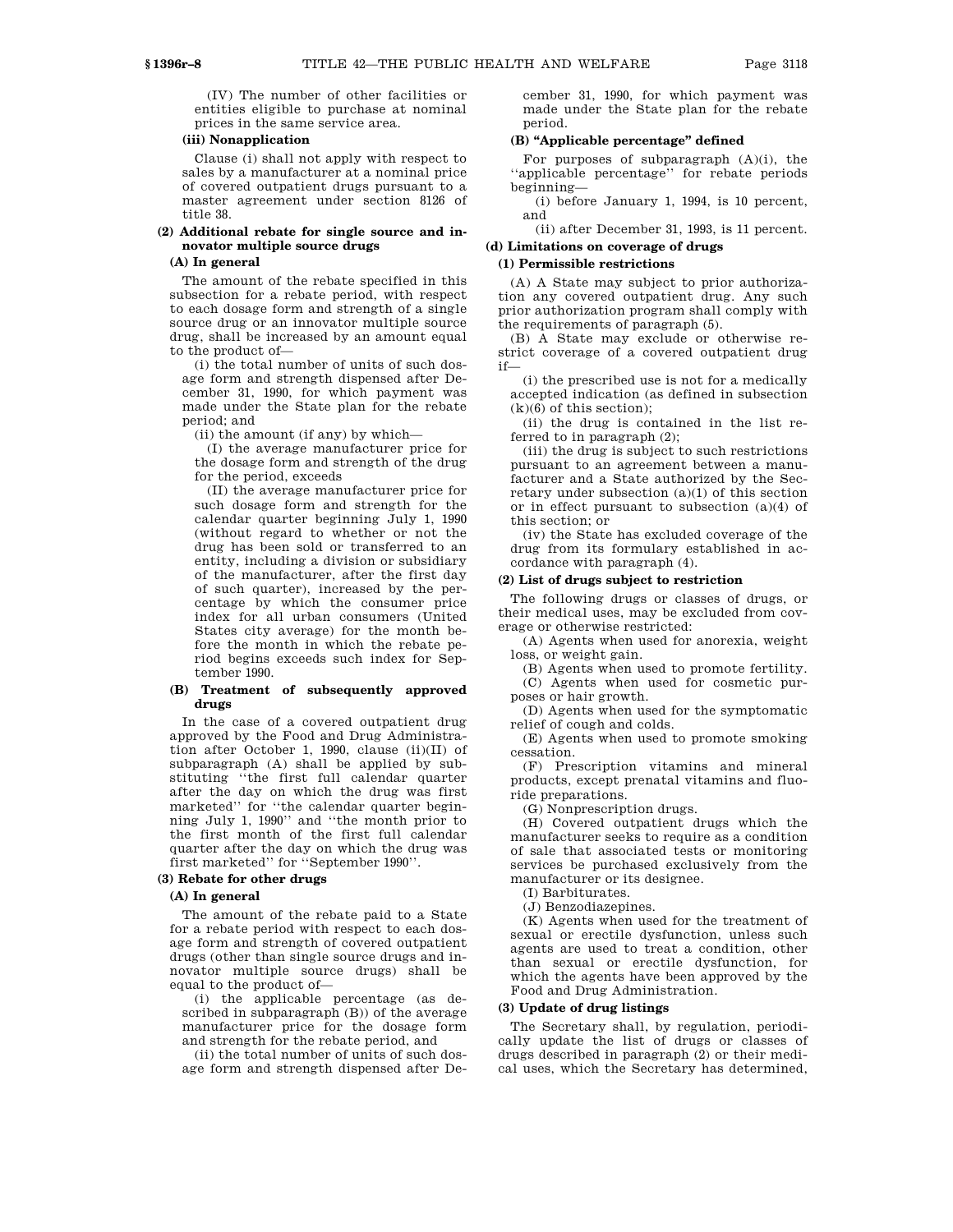based on data collected by surveillance and utilization review programs of State medical assistance programs, to be subject to clinical abuse or inappropriate use.

## **(4) Requirements for formularies**

A State may establish a formulary if the formulary meets the following requirements:

(A) The formulary is developed by a committee consisting of physicians, pharmacists, and other appropriate individuals appointed by the Governor of the State (or, at the option of the State, the State's drug use review board established under subsection  $(g)(3)$  of this section).

(B) Except as provided in subparagraph (C), the formulary includes the covered outpatient drugs of any manufacturer which has entered into and complies with an agreement under subsection (a) of this section (other than any drug excluded from coverage or otherwise restricted under paragraph (2)).

(C) A covered outpatient drug may be excluded with respect to the treatment of a specific disease or condition for an identified population (if any) only if, based on the drug's labeling (or, in the case of a drug the prescribed use of which is not approved under the Federal Food, Drug, and Cosmetic Act [21 U.S.C. 301 et seq.] but is a medically accepted indication, based on information from the appropriate compendia described in subsection  $(k)(6)$  of this section), the excluded drug does not have a significant, clinically meaningful therapeutic advantage in terms of safety, effectiveness, or clinical outcome of such treatment for such population over other drugs included in the formulary and there is a written explanation (available to the public) of the basis for the exclusion.

(D) The State plan permits coverage of a drug excluded from the formulary (other than any drug excluded from coverage or otherwise restricted under paragraph (2)) pursuant to a prior authorization program that is consistent with paragraph (5).

(E) The formulary meets such other requirements as the Secretary may impose in order to achieve program savings consistent with protecting the health of program beneficiaries.

A prior authorization program established by a State under paragraph (5) is not a formulary subject to the requirements of this paragraph.

## **(5) Requirements of prior authorization programs**

A State plan under this subchapter may require, as a condition of coverage or payment for a covered outpatient drug for which Federal financial participation is available in accordance with this section, with respect to drugs dispensed on or after July 1, 1991, the approval of the drug before its dispensing for any medically accepted indication (as defined in subsection  $(k)(6)$  of this section) only if the system providing for such approval—

(A) provides response by telephone or other telecommunication device within 24 hours of a request for prior authorization; and

(B) except with respect to the drugs on the list referred to in paragraph (2), provides for the dispensing of at least 72-hour supply of a covered outpatient prescription drug in an emergency situation (as defined by the Secretary).

# **(6) Other permissible restrictions**

A State may impose limitations, with respect to all such drugs in a therapeutic class, on the minimum or maximum quantities per prescription or on the number of refills, if such limitations are necessary to discourage waste, and may address instances of fraud or abuse by individuals in any manner authorized under this chapter.

## **(e) Treatment of pharmacy reimbursement limits (1) In general**

During the period beginning on January 1, 1991, and ending on December 31, 1994—

(A) a State may not reduce the payment limits established by regulation under this subchapter or any limitation described in paragraph (3) with respect to the ingredient cost of a covered outpatient drug or the dispensing fee for such a drug below the limits in effect as of January 1, 1991, and

(B) except as provided in paragraph (2), the Secretary may not modify by regulation the formula established under sections 447.331 through 447.334 of title 42, Code of Federal Regulations, in effect on November 5, 1990, to reduce the limits described in subparagraph (A).

#### **(2) Special rule**

If a State is not in compliance with the regulations described in paragraph (1)(B), paragraph (1)(A) shall not apply to such State until such State is in compliance with such regulations.

### **(3) Effect on State maximum allowable cost limitations**

This section shall not supersede or affect provisions in effect prior to January 1, 1991, or after December 31, 1994, relating to any maximum allowable cost limitation established by a State for payment by the State for covered outpatient drugs, and rebates shall be made under this section without regard to whether or not payment by the State for such drugs is subject to such a limitation or the amount of such a limitation.

## **[(4)] 3 Establishment of upper payment limits**

Subject to paragraph (5), the Secretary shall establish a Federal upper reimbursement limit for each multiple source drug for which the FDA has rated three or more (or, effective January 1, 2007, two or more) products therapeutically and pharmaceutically equivalent, regardless of whether all such additional formulations are rated as such and shall use only such formulations when determining any such upper limit.

#### **(5) Use of amp in upper payment limits**

Effective January 1, 2007, in applying the Federal upper reimbursement limit under

<sup>3</sup>See 1993 Amendment note below.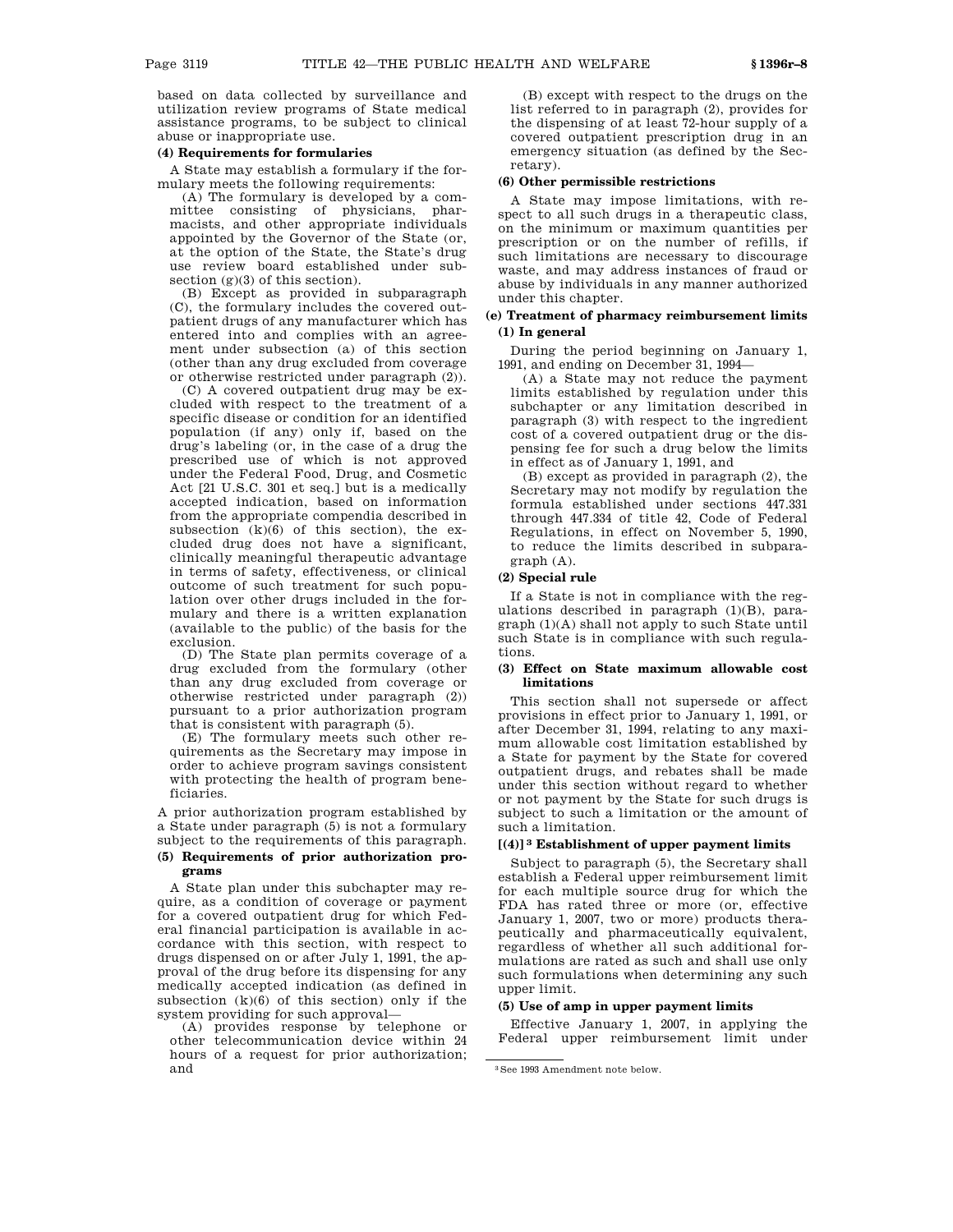paragraph  $(4)^4$  and section  $447.332(b)$  of title  $42$ of the Code of Federal Regulations, the Secretary shall substitute 250 percent of the average manufacturer price (as computed without regard to customary prompt pay discounts extended to wholesalers) for 150 percent of the published price.

**(f) Survey of retail prices; State payment and utilization rates; and performance rankings**

# **(1) Survey of retail prices**

**(A) Use of vendor**

The Secretary may contract services for— (i) the determination on a monthly basis of retail survey prices for covered outpatient drugs that represent a nationwide average of consumer purchase prices for such drugs, net of all discounts and rebates (to the extent any information with respect to such discounts and rebates is available); and

(ii) the notification of the Secretary when a drug product that is therapeutically and pharmaceutically equivalent and bioequivalent becomes generally available.

## **(B) Secretary response to notification of availability of multiple source products**

If contractor notifies the Secretary under subparagraph  $(A)(ii)$  that a drug product described in such subparagraph has become generally available, the Secretary shall make a determination, within 7 days after receiving such notification, as to whether the product is now described in subsection  $(e)(4).4$ 

## **(C) Use of competitive bidding**

In contracting for such services, the Secretary shall competitively bid for an outside vendor that has a demonstrated history in—

(i) surveying and determining, on a representative nationwide basis, retail prices for ingredient costs of prescription drugs;

(ii) working with retail pharmacies, commercial payers, and States in obtaining and disseminating such price information; and

(iii) collecting and reporting such price information on at least a monthly basis.

In contracting for such services, the Secretary may waive such provisions of the Federal Acquisition Regulation as are necessary for the efficient implementation of this subsection, other than provisions relating to confidentiality of information and such other provisions as the Secretary determines appropriate.

#### **(D) Additional provisions**

A contract with a vendor under this paragraph shall include such terms and conditions as the Secretary shall specify, including the following:

(i) The vendor must monitor the marketplace and report to the Secretary each time there is a new covered outpatient drug generally available.

(ii) The vendor must update the Secretary no less often than monthly on the retail survey prices for covered outpatient drugs.

(iii) The contract shall be effective for a term of 2 years.

# **(E) Availability of information to States**

Information on retail survey prices obtained under this paragraph, including applicable information on single source drugs, shall be provided to States on at least a monthly basis. The Secretary shall devise and implement a means for providing access to each State agency designated under section 1396a(a)(5) of this title with responsibility for the administration or supervision of the administration of the State plan under this subchapter of the retail survey price determined under this paragraph.

# **(2) Annual State report**

Each State shall annually report to the Secretary information on—

(A) the payment rates under the State plan under this subchapter for covered outpatient drugs;

(B) the dispensing fees paid under such plan for such drugs; and

(C) utilization rates for noninnovator multiple source drugs under such plan.

## **(3) Annual State performance rankings**

#### **(A) Comparative analysis**

The Secretary annually shall compare, for the 50 most widely prescribed drugs identified by the Secretary, the national retail sales price data (collected under paragraph (1)) for such drugs with data on prices under this subchapter for each such drug for each State.

#### **(B) Availability of information**

The Secretary shall submit to Congress and the States full information regarding the annual rankings made under subparagraph (A).

### **(4) Appropriation**

Out of any funds in the Treasury not otherwise appropriated, there is appropriated to the Secretary of Health and Human Services \$5,000,000 for each of fiscal years 2006 through 2010 to carry out this subsection.

## **(g) Drug use review**

## **(1) In general**

(A) In order to meet the requirement of section 1396b(i)(10)(B) of this title, a State shall provide, by not later than January 1, 1993, for a drug use review program described in paragraph (2) for covered outpatient drugs in order to assure that prescriptions (i) are appropriate, (ii) are medically necessary, and (iii) are not likely to result in adverse medical results. The program shall be designed to educate physicians and pharmacists to identify and reduce the frequency of patterns of fraud, abuse, gross overuse, or inappropriate or medically unnecessary care, among physicians, pharmacists, and patients, or associated with specific drugs or groups of drugs, as well as potential and actual severe adverse reactions to drugs including education on therapeutic ap-

<sup>4</sup>See References in Text note below.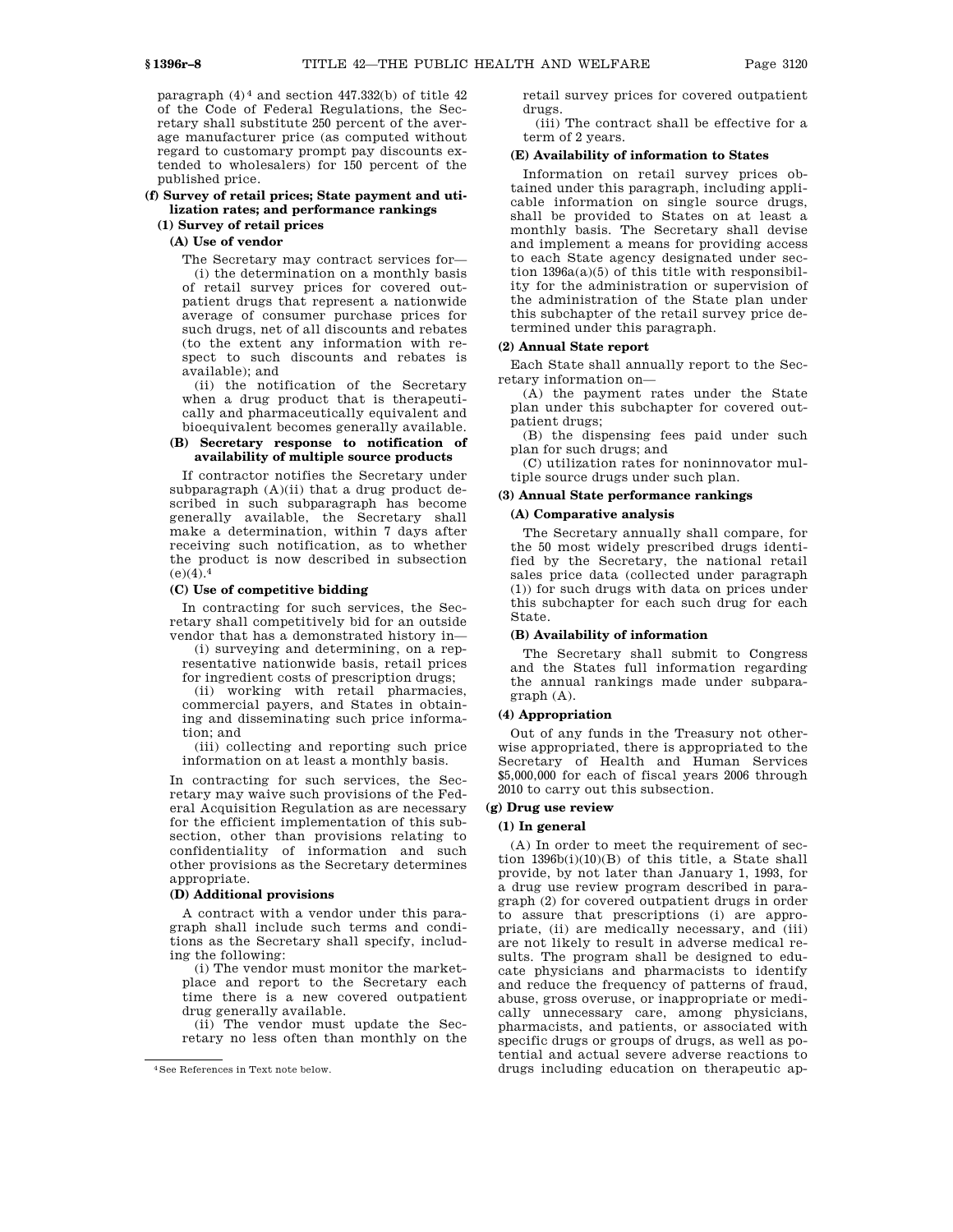propriateness, overutilization and underutilization, appropriate use of generic products, therapeutic duplication, drug-disease contraindications, drug-drug interactions, incorrect drug dosage or duration of drug treatment, drug-allergy interactions, and clinical abuse/misuse.

(B) The program shall assess data on drug use against predetermined standards, consistent with the following:

(i) compendia which shall consist of the following:

(I) American Hospital Formulary Service Drug Information;

(II) United States Pharmacopeia-Drug Information (or its successor publications); and

(III) the DRUGDEX Information System; and

(ii) the peer-reviewed medical literature.

(C) The Secretary, under the procedures established in section 1396b of this title, shall pay to each State an amount equal to 75 per centum of so much of the sums expended by the State plan during calendar years 1991 through 1993 as the Secretary determines is attributable to the statewide adoption of a drug use review program which conforms to the requirements of this subsection.

(D) States shall not be required to perform additional drug use reviews with respect to drugs dispensed to residents of nursing facilities which are in compliance with the drug regimen review procedures prescribed by the Secretary for such facilities in regulations implementing section 1396r of this title, currently at section 483.60 of title 42, Code of Federal Regulations.

## **(2) Description of program**

Each drug use review program shall meet the following requirements for covered outpatient drugs:

## **(A) Prospective drug review**

(i) The State plan shall provide for a review of drug therapy before each prescription is filled or delivered to an individual receiving benefits under this subchapter, typically at the point-of-sale or point of distribution. The review shall include screening for potential drug therapy problems due to therapeutic duplication, drug-disease contraindications, drug-drug interactions (including serious interactions with nonprescription or over-the-counter drugs), incorrect drug dosage or duration of drug treatment, drug-allergy interactions, and clinical abuse/misuse. Each State shall use the compendia and literature referred to in paragraph  $(1)(B)$  as its source of standards for such review.

(ii) As part of the State's prospective drug use review program under this subparagraph applicable State law shall establish standards for counseling of individuals receiving benefits under this subchapter by pharmacists which includes at least the following:

(I) The pharmacist must offer to discuss with each individual receiving benefits

under this subchapter or caregiver of such individual (in person, whenever practicable, or through access to a telephone service which is toll-free for long-distance calls) who presents a prescription, matters which in the exercise of the pharmacist's professional judgment (consistent with State law respecting the provision of such information), the pharmacist deems significant including the following:

(aa) The name and description of the medication.

(bb) The route, dosage form, dosage, route of administration, and duration of drug therapy.

(cc) Special directions and precautions for preparation, administration and use by the patient.

(dd) Common severe side or adverse effects or interactions and therapeutic contraindications that may be encountered, including their avoidance, and the action required if they occur.

(ee) Techniques for self-monitoring drug therapy.

(ff) Proper storage.

(gg) Prescription refill information.

(hh) Action to be taken in the event of a missed dose.

(II) A reasonable effort must be made by the pharmacist to obtain, record, and maintain at least the following information regarding individuals receiving benefits under this subchapter:

(aa) Name, address, telephone number, date of birth (or age) and gender.

(bb) Individual history where significant, including disease state or states, known allergies and drug reactions, and a comprehensive list of medications and relevant devices.

(cc) Pharmacist comments relevant to the individual's drug therapy.

Nothing in this clause shall be construed as requiring a pharmacist to provide consultation when an individual receiving benefits under this subchapter or caregiver of such individual refuses such consultation, or to require verification of the offer to provide consultation or a refusal of such offer.

#### **(B) Retrospective drug use review**

The program shall provide, through its mechanized drug claims processing and information retrieval systems (approved by the Secretary under section 1396b(r) of this title) or otherwise, for the ongoing periodic examination of claims data and other records in order to identify patterns of fraud, abuse, gross overuse, or inappropriate or medically unnecessary care, among physicians, pharmacists and individuals receiving benefits under this subchapter, or associated with specific drugs or groups of drugs.

### **(C) Application of standards**

The program shall, on an ongoing basis, assess data on drug use against explicit predetermined standards (using the compendia and literature referred to in subsection<sup>5</sup>

<sup>5</sup>So in original. Probably should be ''paragraph''.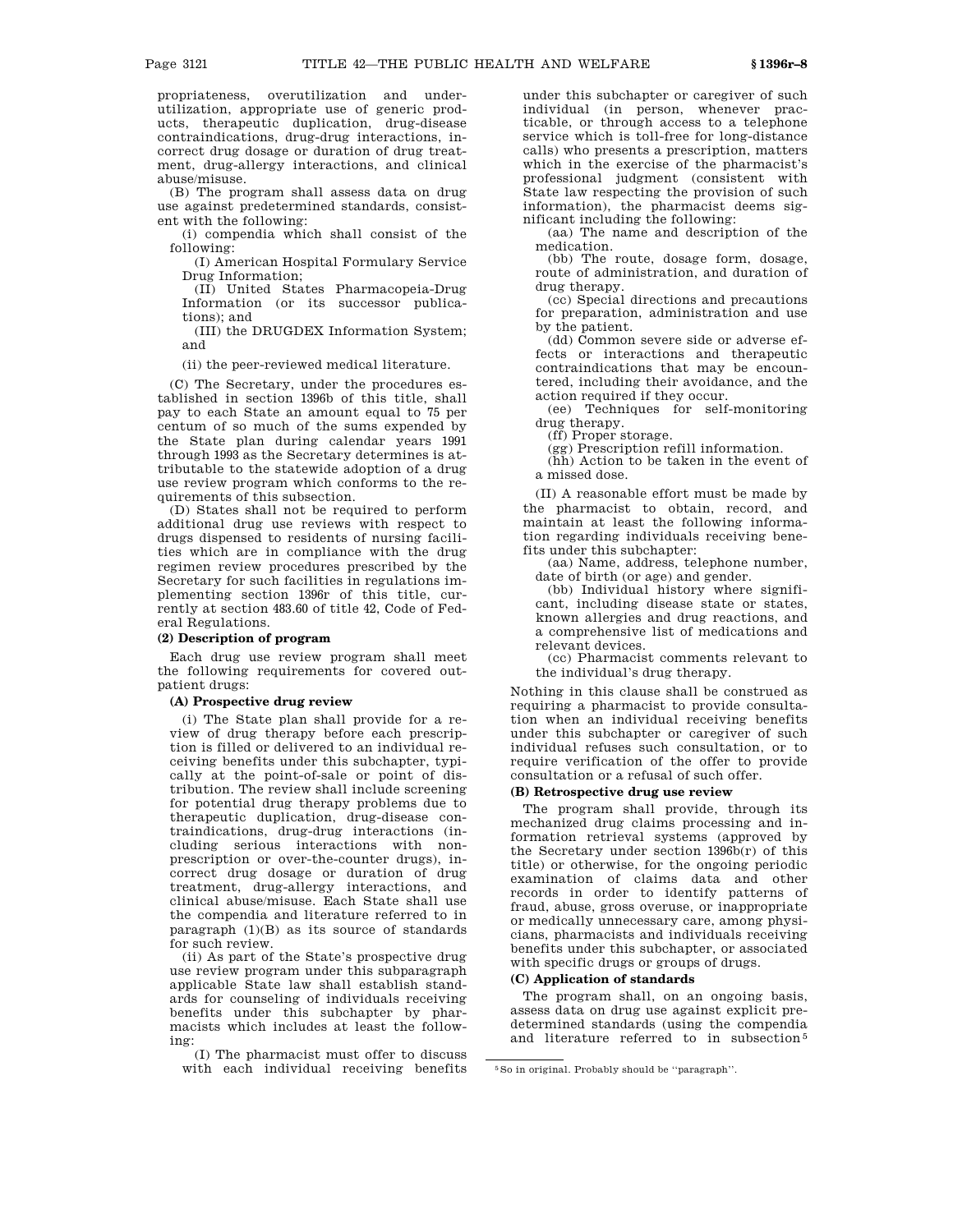$(1)(B)$  as the source of standards for such assessment) including but not limited to monitoring for therapeutic appropriateness, overutilization and underutilization, appropriate use of generic products, therapeutic duplication, drug-disease contraindications, drug-drug interactions, incorrect drug dosage or duration of drug treatment, and clinical abuse/misuse and, as necessary, introduce remedial strategies, in order to improve the quality of care and to conserve program funds or personal expenditures.

### **(D) Educational program**

The program shall, through its State drug use review board established under paragraph (3), either directly or through contracts with accredited health care educational institutions, State medical societies or State pharmacists associations/societies or other organizations as specified by the State, and using data provided by the State drug use review board on common drug therapy problems, provide for active and ongoing educational outreach programs (including the activities described in paragraph  $(3)(C)(iii)$  of this subsection) to educate practitioners on common drug therapy problems with the aim of improving prescribing or dispensing practices.

## **(3) State drug use review board**

## **(A) Establishment**

Each State shall provide for the establishment of a drug use review board (hereinafter referred to as the ''DUR Board'') either directly or through a contract with a private organization.

## **(B) Membership**

The membership of the DUR Board shall include health care professionals who have recognized knowledge and expertise in one or more of the following:

(i) The clinically appropriate prescribing of covered outpatient drugs.

(ii) The clinically appropriate dispensing and monitoring of covered outpatient drugs.

(iii) Drug use review, evaluation, and intervention.

(iv) Medical quality assurance.

The membership of the DUR Board shall be made up at least 1 ⁄3 but no more than 51 percent licensed and actively practicing physicians and at least 1 ⁄3 \* \* \* 6 licensed and actively practicing pharmacists.

#### **(C) Activities**

The activities of the DUR Board shall include but not be limited to the following:

(i) Retrospective DUR as defined in section<sup> $7(2)(B)$ </sup>.

(ii) Application of standards as defined in section<sup>7</sup> $(2)(C)$ .

(iii) Ongoing interventions for physicians and pharmacists, targeted toward therapy problems or individuals identified in the course of retrospective drug use re-

6So in original.

views performed under this subsection. Intervention programs shall include, in appropriate instances, at least:

(I) information dissemination sufficient to ensure the ready availability to physicians and pharmacists in the State of information concerning its duties, powers, and basis for its standards;

(II) written, oral, or electronic reminders containing patient-specific or drugspecific (or both) information and suggested changes in prescribing or dispensing practices, communicated in a manner designed to ensure the privacy of patient-related information;

(III) use of face-to-face discussions between health care professionals who are experts in rational drug therapy and selected prescribers and pharmacists who have been targeted for educational intervention, including discussion of optimal prescribing, dispensing, or pharmacy care practices, and follow-up face-to-face discussions; and

(IV) intensified review or monitoring of selected prescribers or dispensers.

The Board shall re-evaluate interventions after an appropriate period of time to determine if the intervention improved the quality of drug therapy, to evaluate the success of the interventions and make modifications as necessary.

### **(D) Annual report**

Each State shall require the DUR Board to prepare a report on an annual basis. The State shall submit a report on an annual basis to the Secretary which shall include a description of the activities of the Board, including the nature and scope of the prospective and retrospective drug use review programs, a summary of the interventions used, an assessment of the impact of these educational interventions on quality of care, and an estimate of the cost savings generated as a result of such program. The Secretary shall utilize such report in evaluating the effectiveness of each State's drug use review program.

## **(h) Electronic claims management**

## **(1) In general**

In accordance with chapter 35 of title 44 (relating to coordination of Federal information policy), the Secretary shall encourage each State agency to establish, as its principal means of processing claims for covered outpatient drugs under this subchapter, a pointof-sale electronic claims management system, for the purpose of performing on-line, real time eligibility verifications, claims data capture, adjudication of claims, and assisting pharmacists (and other authorized persons) in applying for and receiving payment.

#### **(2) Encouragement**

In order to carry out paragraph (1)—

(A) for calendar quarters during fiscal years 1991 and 1992, expenditures under the State plan attributable to development of a system described in paragraph (1) shall re-

<sup>7</sup>So in original. Probably should be ''paragraph''.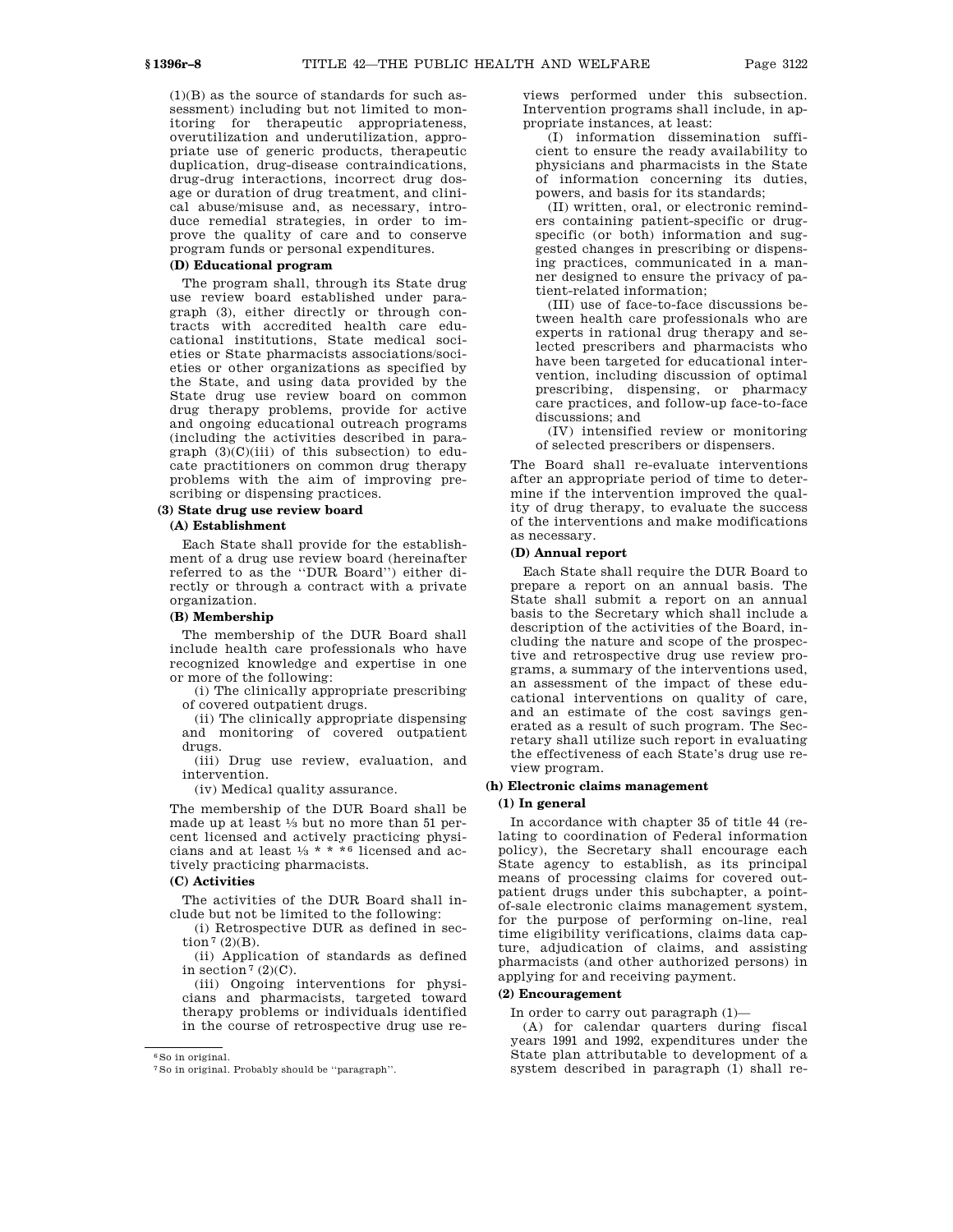ceive Federal financial participation under section  $1396b(a)(3)(A)(i)$  of this title (at a matching rate of 90 percent) if the State acquires, through applicable competitive procurement process in the State, the most cost-effective telecommunications network and automatic data processing services and equipment; and

(B) the Secretary may permit, in the procurement described in subparagraph (A) in the application of part 433 of title 42, Code of Federal Regulations, and parts 95, 205, and 307 of title 45, Code of Federal Regulations, the substitution of the State's request for proposal in competitive procurement for advance planning and implementation documents otherwise required.

## **(i) Omitted**

## **(j) Exemption of organized health care settings**

(1) Covered outpatient drugs dispensed by health maintenance organizations, including medicaid managed care organizations that contract under section 1396b(m) of this title, are not subject to the requirements of this section.

(2) The State plan shall provide that a hospital (providing medical assistance under such plan) that dispenses covered outpatient drugs using drug formulary systems, and bills the plan no more than the hospital's purchasing costs for covered outpatient drugs (as determined under the State plan) shall not be subject to the requirements of this section.

(3) Nothing in this subsection shall be construed as providing that amounts for covered outpatient drugs paid by the institutions described in this subsection should not be taken into account for purposes of determining the best price as described in subsection (c) of this section.

## **(k) Definitions**

In this section—

#### **(1) Average manufacturer price**

#### **(A) In general**

Subject to subparagraph (B), the term ''average manufacturer price'' means, with respect to a covered outpatient drug of a manufacturer for a rebate period, the average price paid to the manufacturer for the drug in the United States by wholesalers for drugs distributed to the retail pharmacy class of trade.

## **(B) Exclusion of customary prompt pay discounts extended to wholesalers**

The average manufacturer price for a covered outpatient drug shall be determined without regard to customary prompt pay discounts extended to wholesalers.

## **(C) Inclusion of section 505(c) drugs**

In the case of a manufacturer that approves, allows, or otherwise permits any drug of the manufacturer to be sold under a new drug application approved under section 505(c) of the Federal Food, Drug, and Cosmetic Act [21 U.S.C. 355(c)], such term shall be inclusive of the average price paid for such drug by wholesalers for drugs distributed to the retail pharmacy class of trade.

### **(2) Covered outpatient drug**

Subject to the exceptions in paragraph (3), the term ''covered outpatient drug'' means—

(A) of those drugs which are treated as prescribed drugs for purposes of section  $1396d(a)(12)$  of this title, a drug which may be dispensed only upon prescription (except as provided in paragraph (5)), and—

(i) which is approved for safety and effectiveness as a prescription drug under section 505 [21 U.S.C. 355] or 507 8 of the Federal Food, Drug, and Cosmetic Act or which is approved under section 505(j) of such Act [21 U.S.C. 355(j)];

(ii)(I) which was commercially used or sold in the United States before October 10, 1962, or which is identical, similar, or related (within the meaning of section 310.6(b)(1) of title 21 of the Code of Federal Regulations) to such a drug, and (II) which has not been the subject of a final determination by the Secretary that it is a ''new drug'' (within the meaning of section 201(p) of the Federal Food, Drug, and Cosmetic Act [21 U.S.C. 321(p)]) or an action brought by the Secretary under section 301, 302(a), or 304(a) of such Act [21 U.S.C. 331, 332(a), 334(a)] to enforce section 502(f) or 505(a) of such Act [21 U.S.C. 352(f), 355(a)]; or

(iii)(I) which is described in section 107(c)(3) of the Drug Amendments of 1962 and for which the Secretary has determined there is a compelling justification for its medical need, or is identical, similar, or related (within the meaning of section 310.6(b)(1) of title 21 of the Code of Federal Regulations) to such a drug, and (II) for which the Secretary has not issued a notice of an opportunity for a hearing under section 505(e) of the Federal Food, Drug, and Cosmetic Act [21 U.S.C. 355(e)] on a proposed order of the Secretary to withdraw approval of an application for such drug under such section because the Secretary has determined that the drug is less than effective for some or all conditions of use prescribed, recommended, or suggested in its labeling; and

(B) a biological product, other than a vaccine which—

(i) may only be dispensed upon prescription,

(ii) is licensed under section 262 of this title, and

(iii) is produced at an establishment licensed under such section to produce such product; and

(C) insulin certified under section  $506<sup>8</sup>$  of the Federal Food, Drug, and Cosmetic Act.

## **(3) Limiting definition**

The term ''covered outpatient drug'' does not include any drug, biological product, or insulin provided as part of, or as incident to and in the same setting as, any of the following (and for which payment may be made under this subchapter as part of payment for the fol-

8See References in Text note below.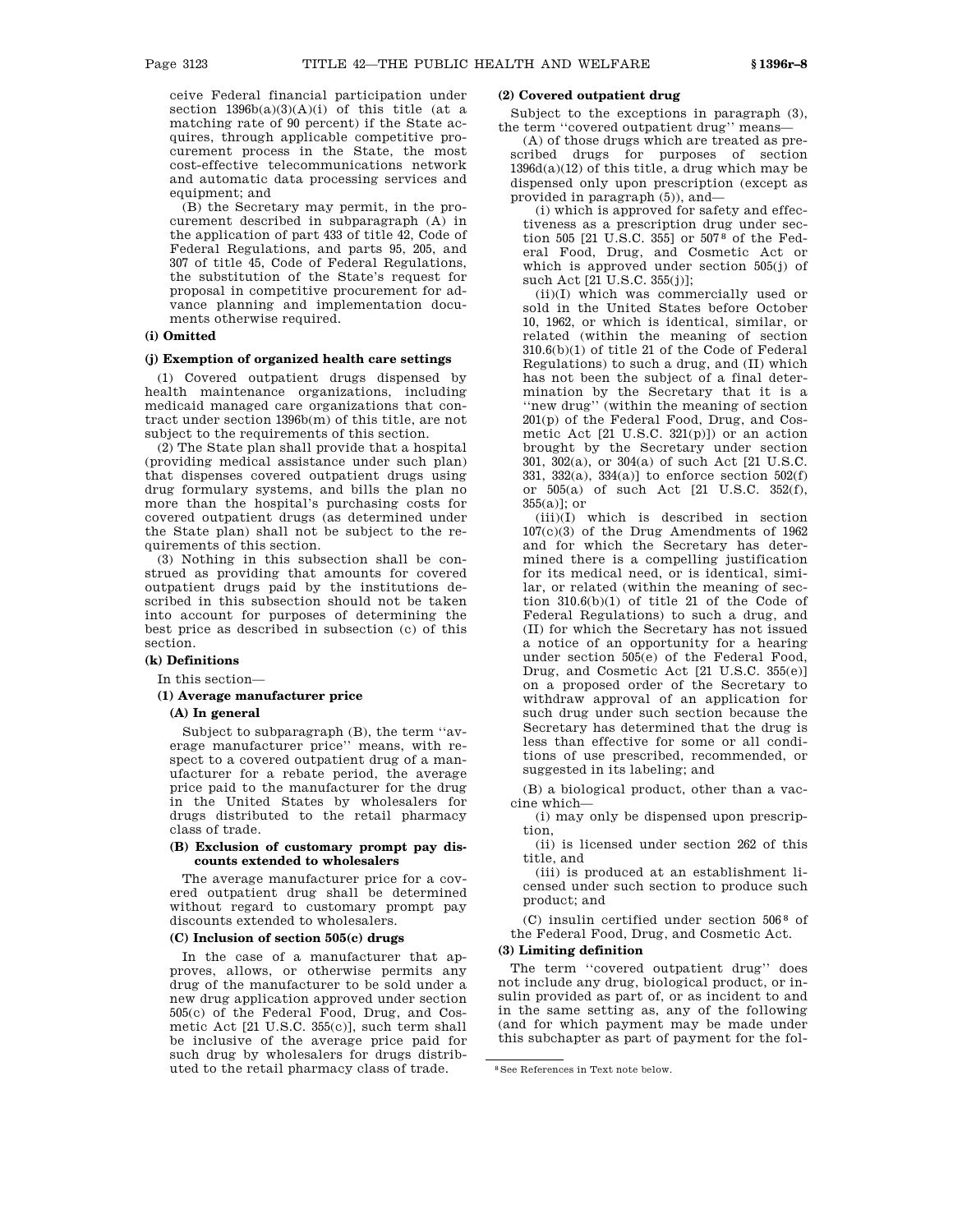lowing and not as direct reimbursement for the drug):

(A) Inpatient hospital services.

(B) Hospice services.

(C) Dental services, except that drugs for which the State plan authorizes direct reimbursement to the dispensing dentist are covered outpatient drugs.

(D) Physicians' services.

(E) Outpatient hospital services.

(F) Nursing facility services and services provided by an intermediate care facility for the mentally retarded.

(G) Other laboratory and x-ray services.

(H) Renal dialysis.

Such term also does not include any such drug or product for which a National Drug Code number is not required by the Food and Drug Administration or a drug or biological<sup>9</sup> used for a medical indication which is not a medically accepted indication. Any drug, biological product, or insulin excluded from the definition of such term as a result of this paragraph shall be treated as a covered outpatient drug for purposes of determining the best price (as defined in subsection  $(c)(1)(C)$  of this section) for such drug, biological product, or insulin.

### **(4) Nonprescription drugs**

If a State plan for medical assistance under this subchapter includes coverage of prescribed drugs as described in section 1396d(a)(12) of this title and permits coverage of drugs which may be sold without a prescription (commonly referred to as ''over-thecounter'' drugs), if they are prescribed by a physician (or other person authorized to prescribe under State law), such a drug shall be regarded as a covered outpatient drug.

#### **(5) Manufacturer**

The term ''manufacturer'' means any entity which is engaged in—

(A) the production, preparation, propagation, compounding, conversion, or processing of prescription drug products, either directly or indirectly by extraction from substances of natural origin, or independently by means of chemical synthesis, or by a combination of extraction and chemical synthesis, or

(B) in the packaging, repackaging, labeling, relabeling, or distribution of prescription drug products.

Such term does not include a wholesale distributor of drugs or a retail pharmacy licensed under State law.

#### **(6) Medically accepted indication**

The term ''medically accepted indication'' means any use for a covered outpatient drug which is approved under the Federal Food, Drug, and Cosmetic Act [21 U.S.C. 301 et seq.] or the use of which is supported by one or more citations included or approved for inclusion in any of the compendia described in subsection  $(g)(1)(B)(i)$  of this section.

## **(7) Multiple source drug; innovator multiple source drug; noninnovator multiple source drug; single source drug**

# **(A) Defined**

## **(i) Multiple source drug**

The term ''multiple source drug'' means, with respect to a rebate period, a covered outpatient drug (not including any drug described in paragraph (5)) for which there 10 at least 1 other drug product which—

(I) is rated as therapeutically equivalent (under the Food and Drug Administration's most recent publication of ''Approved Drug Products with Therapeutic Equivalence Evaluations''),

(II) except as provided in subparagraph (B), is pharmaceutically equivalent and bioequivalent, as defined in subparagraph (C) and as determined by the Food and Drug Administration, and

(III) is sold or marketed in the State during the period.

#### **(ii) Innovator multiple source drug**

The term ''innovator multiple source drug'' means a multiple source drug that was originally marketed under an original new drug application approved by the Food and Drug Administration.

## **(iii) Noninnovator multiple source drug**

The term ''noninnovator multiple source drug'' means a multiple source drug that is not an innovator multiple source drug.

#### **(iv) Single source drug**

The term ''single source drug'' means a covered outpatient drug which is produced or distributed under an original new drug application approved by the Food and Drug Administration, including a drug product marketed by any cross-licensed producers or distributors operating under the new drug application.

## **(B) Exception**

Subparagraph (A)(i)(II) shall not apply if the Food and Drug Administration changes by regulation the requirement that, for purposes of the publication described in subparagraph (A)(i)(I), in order for drug products to be rated as therapeutically equivalent, they must be pharmaceutically equivalent and bioequivalent, as defined in subparagraph (C).

#### **(C) Definitions**

For purposes of this paragraph—

(i) drug products are pharmaceutically equivalent if the products contain identical amounts of the same active drug ingredient in the same dosage form and meet compendial or other applicable standards of strength, quality, purity, and identity;

(ii) drugs are bioequivalent if they do not present a known or potential bioequivalence problem, or, if they do present such a problem, they are shown to meet an appropriate standard of bioequivalence; and

<sup>9</sup>So in original. Probably should be ''biological product''. 10So in original. Probably should be followed by ''is''.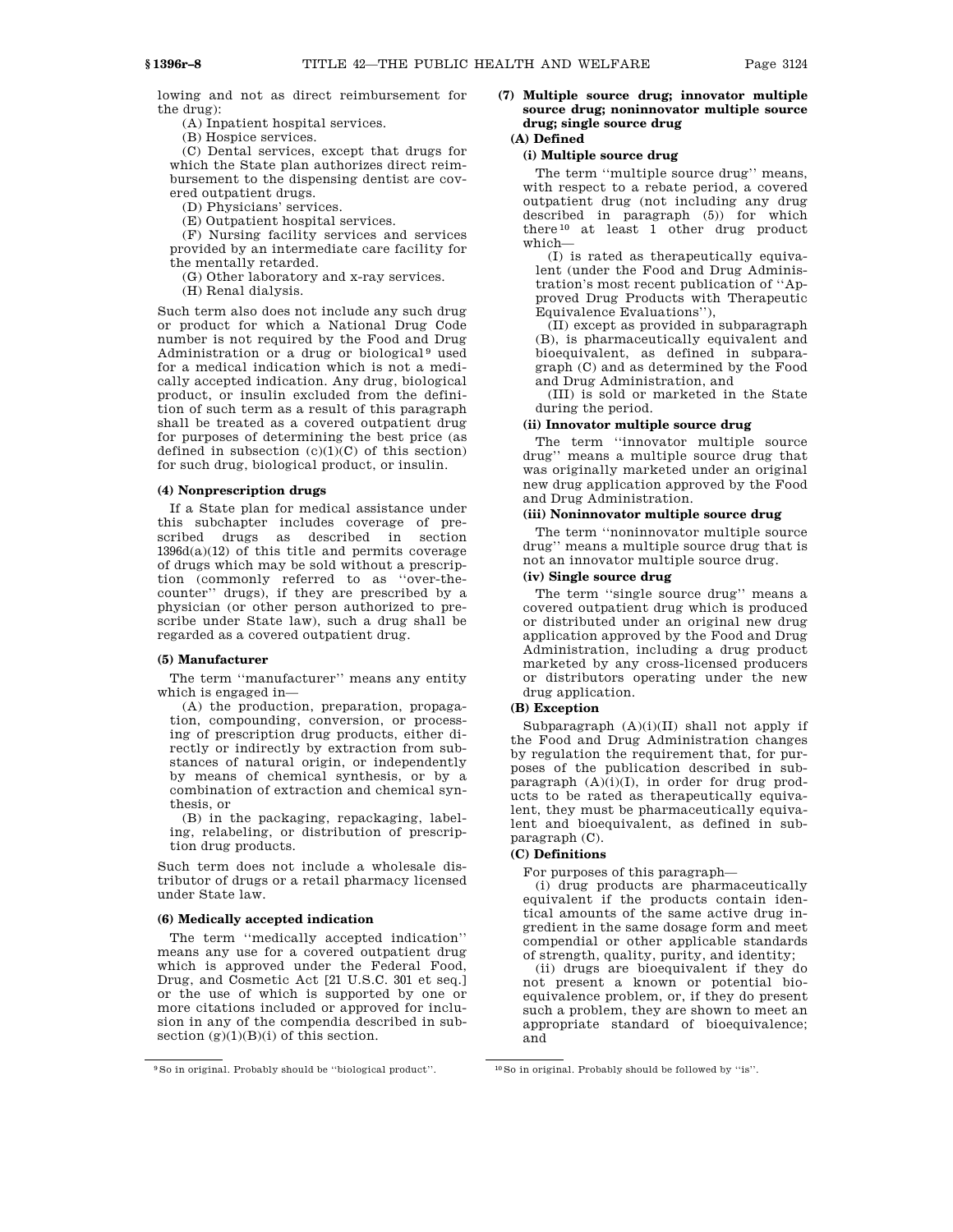(iii) a drug product is considered to be sold or marketed in a State if it appears in a published national listing of average wholesale prices selected by the Secretary, provided that the listed product is generally available to the public through retail pharmacies in that State.

#### **(8) Rebate period**

The term ''rebate period'' means, with respect to an agreement under subsection (a) of this section, a calendar quarter or other period specified by the Secretary with respect to the payment of rebates under such agreement.

# **(9) State agency**

The term ''State agency'' means the agency designated under section  $1396a(a)(5)$  of this title to administer or supervise the administration of the State plan for medical assistance.

(Aug. 14, 1935, ch. 531, title XIX, §1927, as added Pub. L. 101–508, title IV, §4401(a)(3), Nov. 5, 1990, 104 Stat. 1388–143; amended Pub. L. 102–585, title VI, §601(a)–(c), Nov. 4, 1992, 106 Stat. 4962–4964; Pub. L. 103–18, §2(a), Apr. 12, 1993, 107 Stat. 54; Pub. L. 103–66, title XIII, §13602(a), Aug. 10, 1993, 107 Stat. 613; Pub. L. 105–33, title IV, §§4701(b)(2)(A)(x), 4756, Aug. 5, 1997, 111 Stat. 493, 527; Pub. L. 106–113, div. B, §1000(a)(6) [title VI, §§606(a), 608(u)], Nov. 29, 1999, 113 Stat. 1536, 1501A–396, 1501A–398; Pub. L. 108–173, title I, §§101(e)(4), (9), 103(e)(1), 105(b), title III, §303(i)(4), title IX,  $$900(e)(1)(K)$ , (L), title X,  $$1002$ , Dec. 8, 2003, 117 Stat. 2151, 2152, 2159, 2166, 2254, 2372, 2431; Pub. L. 109–91, title I, §104(a), Oct. 20, 2005, 119 Stat. 2092; Pub. L. 109–171, title VI,  $\S\,6001(a)-(c)(2),\quad(d)-(f)(2),\quad6002(a),\quad6003(a),\quad(b),$ 6004(a), Feb. 8, 2006, 120 Stat. 54–61; Pub. L. 109–432, div. B, title IV, §405(c)(2)(A)(ii), Dec. 20, 2006, 120 Stat. 3000.)

## REFERENCES IN TEXT

Parts A, B, C, and D of subchapter XVIII of this chapter, referred to in subsecs.  $(a)(1)$  and  $(c)(1)(C)(i)(VI)$ , are classified to sections 1395c et seq., 1395j et seq., 1395w–21 et seq., and 1395w–101 et seq., respectively, of this title.

Section 256b(b)(4)(L) of this title, referred to in subsec.  $(a)(5)(B)$ , probably should be section  $256b(a)(4)(L)$  of this title, relating to a subsection (d) hospital. Section 256b(b) of this title does not contain a par. (4).

The Federal Food, Drug, and Cosmetic Act, referred to in subsecs.  $(d)(4)(C)$  and  $(k)(6)$ , is act June 25, 1938, ch. 675, 52 Stat. 1040, as amended, which is classified generally to chapter 9 (§301 et seq.) of Title 21, Food and Drugs. For complete classification of this Act to the Code, see section 301 of Title 21 and Tables.

Paragraph (4) and subsection (e)(4), referred to in subsecs.  $(e)(5)$  and  $(f)(1)(B)$ , probably means text that was editorially designated as par. (4) of subsec. (e). See 1993 Amendment note below.

Section 507 of the Federal Food, Drug, and Cosmetic Act, referred to in subsec.  $(k)(2)(A)(i)$ , was repealed by Pub. L. 105–115, title I, §125(b)(1), Nov. 21, 1997, 111 Stat. 2325.

Section 107(c)(3) of the Drug Amendments of 1962, referred to in subsec.  $(k)(2)(A)(iii)(I)$ , is section  $107(c)(3)$  of Pub. L. 87–781 which is set out in an Effective Date of 1962 Amendment note under section 321 of Title 21, Food and Drugs.

Section 506 of the Federal Food, Drug, and Cosmetic Act, referred to in subsec.  $(k)(2)(C)$ , was repealed and a new section 506 enacted by Pub. L. 105–115, title I, §§112(a), 125(a)(1), Nov. 21, 1997, 111 Stat. 2309, 2325, which no longer relates to insulin.

#### CODIFICATION

Subsec. (i) of this section, which required the Secretary to transmit to the Committee on Finance of the Senate, the Committee on Energy and Commerce of the House of Representatives, and the Committees on Aging of the Senate and the House of Representatives an annual report on the operation of this section in the preceding fiscal year, terminated, effective May 15, 2000, pursuant to section 3003 of Pub. L. 104–66, as amended, set out as a note under section 1113 of Title 31, Money and Finance. See, also, item 9 on page 93 of House Document No. 103–7.

#### PRIOR PROVISIONS

A prior section 1927 of act Aug. 14, 1935, was renumbered section 1939 and is classified to section 1396v of this title.

#### AMENDMENTS

2006—Subsec. (a)(5)(B). Pub. L. 109–171, §6004(a), inserted before period at end ''and a children's hospital described in section  $1395ww(d)(1)(B)(iii)$  of this title which meets the requirements of clauses (i) and (iii) of section  $256b(b)(4)(L)$  of this title and which would meet the requirements of clause (ii) of such section if that clause were applied by taking into account the percentage of care provided by the hospital to patients eligible for medical assistance under a State plan under this subchapter".

Subsec. (a)(7). Pub. L. 109–171, §6002(a), added par. (7). Subsec. (b)(3)(A). Pub. L. 109–171,  $\frac{6001(b)(1)(B)}{1}$ , inserted ''Beginning July 1, 2006, the Secretary shall provide on a monthly basis to States under subparagraph (D)(iv) the most recently reported average manufacturer prices for single source drugs and for multiple source drugs and shall, on at least a quarterly basis, update the information posted on the website under

subparagraph  $(D)(v)$ ." at end of concluding provisions.<br>Subsec.  $(b)(3)(A)(i)$ . Pub. L. 109–171, §6003(a)(1), added cl. (i) and struck out former cl. (i) which read as follows: ''not later than 30 days after the last day of each month of a rebate period under the agreement (beginning on or after January 1, 1991), on the average manufacturer price (as defined in subsection  $(k)(1)$  of this section), customary prompt pay discounts extended to wholesalers, and, (for single source drugs and innovator multiple source drugs), the manufacturer's best price (as defined in subsection  $(c)(2)(B)$  of this section) for covered outpatient drugs for the rebate period under the agreement,;'

Pub. L. 109–171, §6001(b)(1)(A), (c)(2), inserted ''month of a'' after ''last day of each'' and '', customary prompt pay discounts extended to wholesalers," after  $"(k)(1)$  of this section)''.

Subsec. (b)(3)(A)(ii). Pub. L. 109-171, §6003(a)(2), inserted ''(including for such drugs that are sold under a new drug application approved under section 505(c) of the Federal Food, Drug, and Cosmetic Act)'' after ''drugs''.

Subsec. (b)(3)(A)(iii). Pub. L. 109–171, §6001(d)(1), inserted '', and, for calendar quarters beginning on or after January 1, 2007 and only with respect to the information described in subclause (III), for covered outpatient drugs'' before period at end.

Subsec.  $(b)(3)(D)(iv)$ , (v). Pub. L. 109-171, §6001(b)(2), added cls. (iv) and (v).

Subsec. (c)(1)(C)(i). Pub. L. 109-171,  $\S 6003(b)(1)(A)$ , inserted "(including the lowest price available to any entity for any such drug of a manufacturer that is sold under a new drug application approved under section 505(c) of the Federal Food, Drug, and Cosmetic Act)'' after ''or innovator multiple source drug of a manufacturer'' in introductory provisions.

Subsec. (c)(1)(C)(ii)(IV). Pub. L. 109–171,  $\delta$ 6003(b)(1)(B), added subcl. (IV).

Subsec. (c)(1)(D). Pub. L. 109-171,  $\delta$ 6001(d)(2), added subpar. (D).

Subsec. (e)(4). Pub. L. 109–171, §6001(a)(1), which directed substitution of ''Subject to paragraph (5), the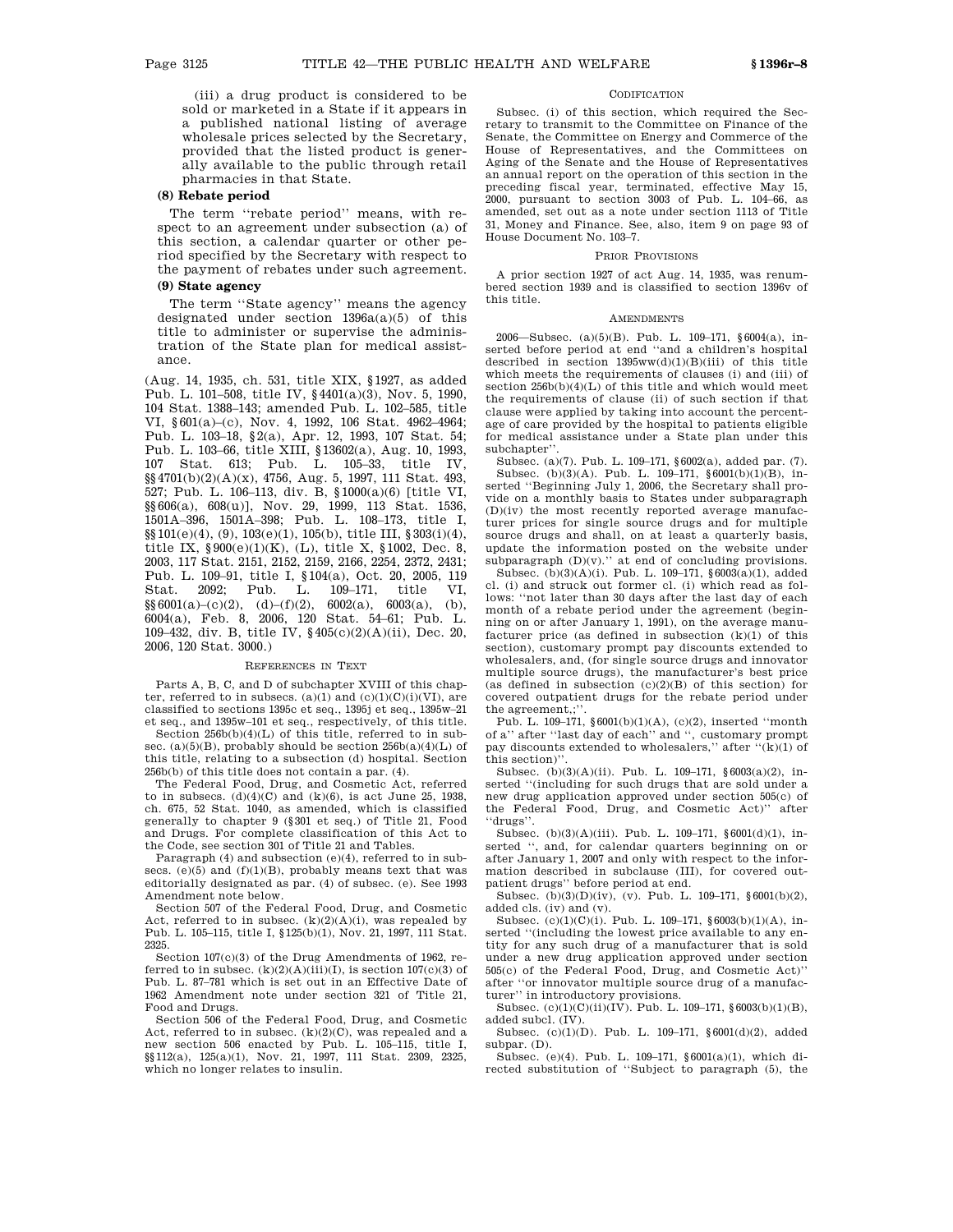Secretary'' for ''The Secretary'' and insertion of ''(or, effective January 1, 2007, two or more)'' after ''three or more'' in subsec. (e)(4), was executed to the last par. of subsec. (e) to reflect the probable intent of Congress. See 1993 Amendment note below.

Subsec. (e)(5). Pub. L. 109–171, §6001(a)(2), added par. (5).

Subsec. (f). Pub. L. 109–171, §6001(e), added subsec. (f). Subsec. (g)(1)(B)(i)(II). Pub. L. 109–171, §6001(f)(1), which directed insertion of ''(or its successor publications)'' after ''United States Pharmacopoeia-Drug Information'', was executed by making insertion after ''United States Pharmacopeia-Drug Information'' to reflect the probable intent of Congress.

Subsec. (g)(2)(A)(ii). Pub. L. 109–171, §6001(f)(2), inserted '', or to require verification of the offer to provide consultation or a refusal of such offer'' before period at end of concluding provisions.

Subsec. (k)(1). Pub. L. 109–171,  $\frac{6001(c)}{1}$ , designated existing provisions as subpar. (A), inserted heading, substituted ''Subject to subparagraph (B), the term'' for ''The term'', struck out '', after deducting customary prompt pay discounts'' before period at end, and added subpar. (B). Subsec. (k)(1)(C). Pub. L. 109–171, §6003(b)(2), as

amended by Pub. L. 109–432, added subpar. (C).

Subsec.  $(k)(7)(A)(i)$ . Pub. L. 109-171, §6001(a)(4), substituted "is" for "are" in subcls. (I), (II), and (III).

Pub. L. 109–171,  $\S 6001(a)(3)$ , substituted "at least 1 other drug product'' for ''are 2 or more drug products'' in introductory provisions. 2005—Subsec. (d)(2)(K). Pub. L. 109–91 added subpar.

 $(K)$ 

2003—Subsec. (a)(1). Pub. L. 108–173, §303(i)(4)(A), inserted ''or under part B of subchapter XVIII of this chapter'' after ''section 1396b(a) of this title''.

Subsec. (b)(3)(A). Pub. L. 108–173, §303(i)(4)(B), added cl. (iii) and concluding provisions.

Subsec. (b)(3)(B). Pub. L. 108–173, §303(i)(4)(C), inserted ''and manufacturer's average sales price'' after ''average manufacturer price'' in heading and ''and manufacturer's average sales prices (including wholesale acquisition cost) if required to make payment''

after ''manufacturer prices'' in text. Subsec. (b)(3)(D). Pub. L. 108–173, §303(i)(4)(D)(i), inserted ''(other than the wholesale acquisition cost for purposes of carrying out section 1395w–3a of this title)'' after "subsection  $(a)(6)(A)(ii)$  of this section" in intro-

ductory provisions. Pub. L. 108–173, §105(b), which directed insertion of ''and drug pricing data reported under the first sentence of section 1395w–141(i)(1) of this title'' after ''section  $1395w-104(c)(2)(E)$  of this title" in last sentence, was executed by making the insertion after ''or  $1395w-104(c)(2)(E)$  of this title" in concluding provisions

to reflect the probable intent of Congress. Pub. L. 108–173, §101(e)(4), inserted concluding provisions.

Subsec. (b)(3)(D)(i). Pub. L. 108–173, §303(i)(4)(D)(ii), inserted '', to carry out section 1395w–3a of this title (including the determination and implementation of the payment amount), or to carry out section 1395w–3b of this title'' after ''this section''.

Subsec.  $(c)(1)(C)(i)(I)$ . Pub. L. 108–173, §1002(a), inserted ''(including inpatient prices charged to hospitals described in section  $256b(a)(4)(L)$  of this title)" before semicolon at end.

Subsec. (c)(1)(C)(i)(V), (VI). Pub. L. 108–173, §103(e)(1), added subcls. (V) and (VI).

Subsec. (c)(1)(C)(iii). Pub. L. 108–173, §1002(b), added cl. (iii).

Subsec. (e)[(4)]. Pub. L. 108-173,  $$900(e)(1)(K)$ , (L), which directed substitution of ''The Secretary'' for "HCFA" in subsecs.  $(e)(4)$  and  $(f)(2)$ , was executed to the last par. of subsec. (e) to reflect the probable intent of Congress. See 1993 Amendment note below.

Subsec. (g)(1)(B)(i)(II). Pub. L. 108–173, §101(e)(9)(A), inserted ''and'' at end.

Subsec. (g)(1)(B)(i)(IV). Pub. L. 108–173, §101(e)(9)(B), struck out subcl. (IV) which read as follows: ''American Medical Association Drug Evaluations; and''.

1999—Subsec. (a)(1). Pub. L. 106–113, §1000(a)(6) [title VI, §606(a)], substituted ''shall become effective as of the date on which the agreement is entered into or, at State option, on any date thereafter on or before'' for ''shall not be effective until''.

Subsec. (g)(2)(A)(ii)(II)(cc). Pub. L. 106-113, §1000(a)(6) [title VI,  $\S 608(u)(1)$ ], substituted "individual's" for "individuals''.

Subsec. (i)(1). Pub. L. 106–113, §1000(a)(6) [title VI, §608(u)(2)], substituted ''the operation of this section'' for ''the the operation of this section''.

Subsec. (k)(7)(A)(iv). Pub. L. 106–113, §1000(a)(6) [title VI, §608(u)(3)(A)], substituted ''distributors'' for ''distributers''.

Subsec. (k)(7)(C)(i). Pub. L. 106–113,  $\set{1000(a)(6)}$  [title VI, §608(u)(3)(B)], substituted ''pharmaceutically'' for ''pharmaceuutically''.

1997—Subsec. (g)(1)(B)(i)(III), (IV). Pub. L. 105–33, §4756, added subcl. (III) and redesignated former subcl.  $\rm (III)$  as  $\rm (IV).$ 

Subsec. (j)(1). Pub. L. 105–33,  $\frac{2701(b)(2)(A)(x)}{b}$ , substituted ''health maintenance organizations, including medicaid managed care organizations" for "\*\*\* Health Maintenance Organizations, including those organizations''.

1993—Subsec. (b)(1)(A). Pub. L. 103–66, §13602(a)(2)(A)(i)(II), which directed amendment of subpar. (A) by substituting ''dispensed after December 31, 1990, for which payment was made under the State plan for such period'' for ''dispensed under the plan during the quarter (or other period as the Secretary may specify)'', was executed by making the substitution for ''dispensed under the plan during the quarter (or such other period as the Secretary may specify)'' to reflect the probable intent of Congress.

Pub. L. 103–66, §13602(a)(2)(A)(i)(I), substituted "for a rebate period'' for ''each calendar quarter (or periodically in accordance with a schedule specified by the Secretary)''.

Subsec. (b)(2)(A). Pub. L. 103–66, §13602(a)(2)(A)(ii), substituted ''each rebate period'' for ''each calendar quarter'' and ''units of each dosage form and strength and package size'' for ''dosage units'', inserted ''after December 31, 1990, for which payment was made'' after ''dispensed'', and substituted ''during the period'' for ''during the quarter''.

Subsec. (b)(3)(A)(i). Pub. L. 103–66, §13602(a)(2)(A)(iii), substituted ''rebate period under the agreement'' for 'quarter'' in two places.

Subsec. (c). Pub. L. 103–66, §13602(a)(1), added subsec. (c) and struck out former subsec. (c) which related to determination of amount of rebate for certain drugs.

Pub. L. 103–18 substituted ''such drug, except that for the calendar quarter beginning after September 30, 1992, and before January 1, 1993, the amount of the rebate may not exceed 50 percent of such average manu-

facturer price;" for "such drug;" in par.  $(1)(B)(ii)(II)$ .<br>Subsecs. (d) to (f). Pub. L. 103–66, §13602(a)(1), added subsecs. (d) and (e), struck out former subsecs. (d) consisting of pars. (1) to (8) relating to limitations on coverage of drugs, (e) relating to denial of Federal financial participation in certain cases, and (f)(1) relating to reductions in pharmacy reimbursement limits, and struck out par. designation for former par. (2) of subsec. (f) without supplying a new designation. The text of former subsec.  $(f)(2)$  is now the last par. of subsec. (e).

Subsec. (k)(1). Pub. L. 103–66, §13602(a)(2)(B)(i), substituted "rebate period" for "calendar quarter" and inserted before period at end '', after deducting customary prompt pay discounts''.

Subsec. (k)(3). Pub. L. 103–66, §13602(a)(2)(B)(ii)(III), in concluding provisions, substituted ''for which a National Drug Code number is not required by the Food and Drug Administration or a drug or biological used'' for ''which is used'' and inserted at end ''Any drug, biological product, or insulin excluded from the definition of such term as a result of this paragraph shall be treated as a covered outpatient drug for purposes of determining the best price (as defined in subsection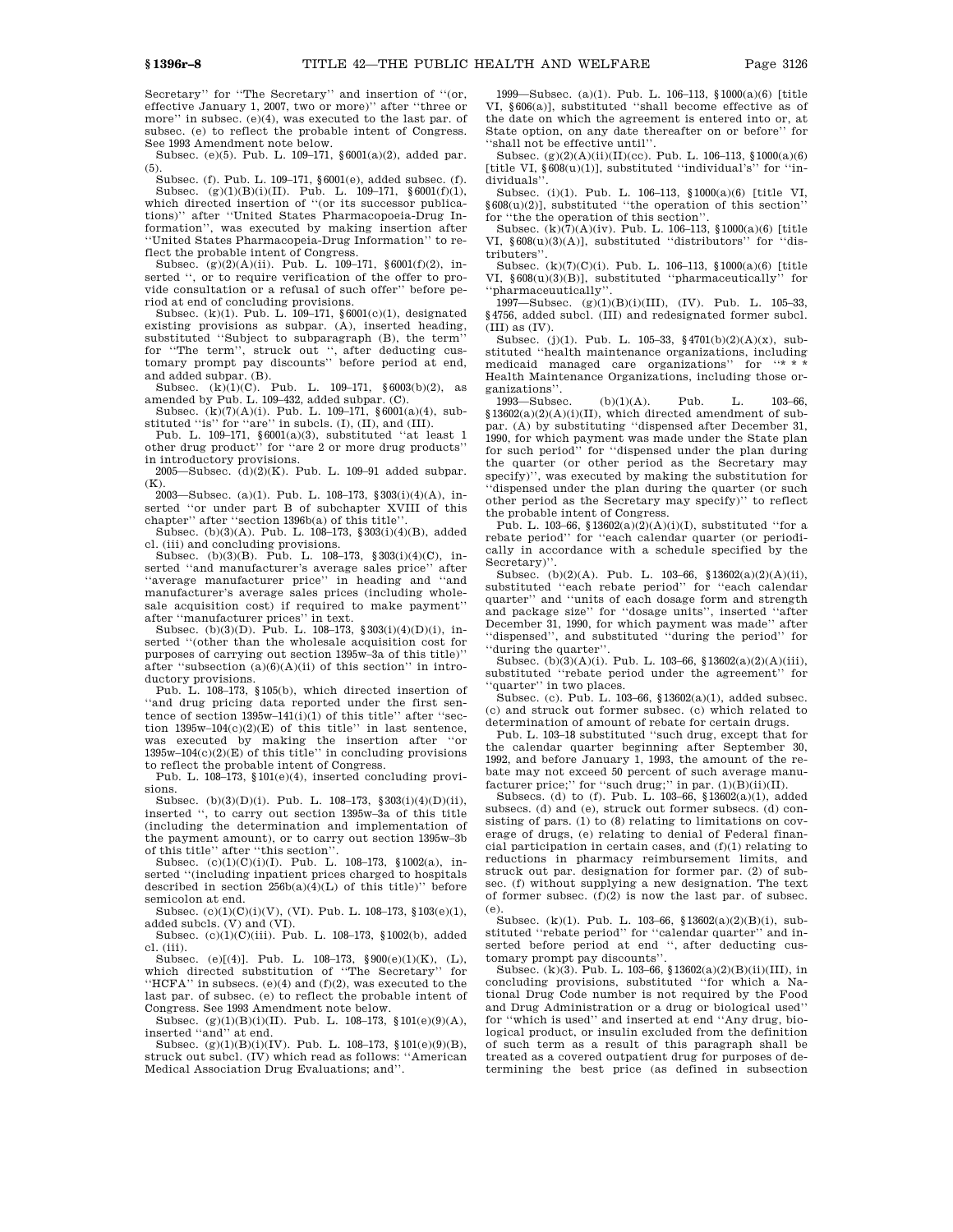$(c)(1)(C)$  of this section) for such drug, biological product, or insulin.''

Subsec. (k)(3)(E). Pub. L. 103–66, §13602(a)(2)(B)(ii)(I), struck out ''\* \* \* \*emergency room visits'' after ''services''.

Subsec. (k)(3)(F). Pub. L. 103–66, §13602(a)(2)(B)(ii)(II), which directed amendment of subpar. (F) by substituting ''services and services provided by an intermediate care facility for the mentally retarded" for "services" was executed by making the substitution for ''sevices'' to reflect the probable intent of Congress because the word ''services'' did not appear.

Subsec. (k)(6). Pub. L. 103–66, §13602(a)(2)(B)(iii), substituted ''or the use of which is supported by one or more citations included or approved for inclusion in any of the compendia described in subsection  $(g)(1)(B)(i)$  of this section." for ", which appears in peer-reviewed medical literature or which is accepted by one or more of the following compendia: the American Hospital Formulary Service-Drug Information, the American Medical Association Drug Evaluations, and the United States Pharmacopeia-Drug Information.''

Subsec. (k)(7)(A)(i). Pub. L. 103–66, §13602(a)(2)(B)(iv), substituted ''rebate period'' for ''calendar quarter'' in introductory provisions.

Subsec. (k)(8), (9). Pub. L. 103–66, §13602(a)(2)(B)(v), added par. (8) and redesignated former par. (8) as (9).

1992—Subsec. (a)(1). Pub. L. 102–585, §601(b)(1), substituted ''manufacturer), and must meet the requirements of paragraph (5) (with respect to drugs purchased by a covered entity on or after the first day of the first month that begins after November 4, 1992) and paragraph (6)'' for ''manufacturer)''.

Subsec. (a)(5), (6). Pub. L. 102–585, §601(b)(2), added pars. (5) and (6).

Subsec. (b)(3)(D). Pub. L. 102–585, §601(b)(3), substituted ''this paragraph or under an agreement with the Secretary of Veterans Affairs described in subsection  $(a)(6)(A)(ii)$  of this section" for "this paragraph'', ''Secretary or the Secretary of Veterans Affairs'' for ''Secretary'', and ''except—'' and cls. (i) to (iii) for ''except as the Secretary determines to be necessary to carry out this section and to permit the Comptroller General to review the information provided.''

Subsec. (b)(4)(B)(ii). Pub. L. 102–585, §601(b)(4)(i), (ii), substituted ''the calendar quarter beginning at least 60 days'' for ''such period'' and ''the manufacturer provides notice to the Secretary.'' for ''of the notice as the Secretary may provide (but not beyond the term of the agreement).''

Subsec. (b)(4)(B)(iv), (v). Pub. L. 102–585,  $§ 601(b)(4)(iii)$ , added cls. (iv) and (v).

Subsec.  $(c)(1)(B)(i)$ . Pub. L. 102–585, §601(c)(1), which directed the substitution of "October 1, 1992," for "January 1, 1993,'', was executed by making the substitution in introductory provisions and in subcl. (II), to reflect the probable intent of Congress.

Subsec. (c)(1)(B)(ii) to (v). Pub. L. 102–585, §601(c)(2), (3), added cls. (ii) to (v) and struck out former cl. (ii) which read as follows: ''for quarters (or other periods) beginning after December 31, 1992, the greater of—

''(I) the difference between the average manufacturer price for a drug and 85 percent of such price, or

''(II) the difference between the average manufacturer price for a drug and the best price (as defined in paragraph (2)(B)) for such quarter (or period) for such drug.

Subsec. (c)(1)(C). Pub. L. 102–585, §601(a), substituted ''(excluding any prices charged on or after October 1, 1992, to the Indian Health Service, the Department of Veterans Affairs, a State home receiving funds under section 1741 of title 38, the Department of Defense, the Public Health Service, or a covered entity described in subsection (a)(5)(B) of this section, any prices charged under the Federal Supply Schedule of the General Services Administration, or any prices used under a State pharmaceutical assistance program, and excluding'' for ''(excluding''.

### EFFECTIVE DATE OF 2006 AMENDMENT

Pub. L. 109–432, div. B, title IV, §405(c)(2)(A), Dec. 20, 2006, 120 Stat. 2999, provided that the amendment made by section  $405(c)(2)(A)$  is effective as if included in the enactment of the Deficit Reduction Act of 2005 (Public Law 109–171).

Pub. L. 109–171, title VI, §6001(f)(3), Feb. 8, 2006, 120 Stat. 58, provided that: ''The amendments made by this subsection [amending this section and section 1395x of this title] shall take effect on the date of the enactment of this Act [Feb. 8, 2006].''

Pub. L. 109–171, title VI, §6001(g), Feb. 8, 2006, 120 Stat. 58, provided that: ''Except as otherwise provided, the amendments made by this section [amending this section and section 1395x of this title] shall take effect on January 1, 2007, without regard to whether or not final regulations to carry out such amendments have been promulgated by such date.''

Pub. L. 109–171, title VI, §6003(c), Feb. 8, 2006, 120 Stat. 61, provided that: ''The amendments made by this section [amending this section] take effect on January 1, 2007.

Pub. L. 109–171, title VI, §6004(b), Feb. 8, 2006, 120 Stat. 61, provided that: ''The amendment made by subsection (a) [amending this section] shall apply to drugs purchased on or after the date of the enactment of this Act [Feb. 8, 2006].''

#### EFFECTIVE DATE OF 2005 AMENDMENT

Amendment by Pub. L. 109–91 applicable to drugs dispensed on or after Jan. 1, 2006, see section 104(d) of Pub. L. 109–91, set out as a note under section 1396b of this title.

### EFFECTIVE DATE OF 2003 AMENDMENT

Pub. L. 108–173, title I, §103(e)(2), Dec. 8, 2003, 117 Stat. 2160, provided that: ''Section 1927(c)(1)(C)(i)(VI) of the Social Security Act [subsec.  $(c)(1)(C)(i)(VI)$  of this section], as added by paragraph (1), shall apply to prices charged for drugs dispensed on or after January 1, 2006.''

#### EFFECTIVE DATE OF 1999 AMENDMENT

Pub. L. 106–113, div. B, §1000(a)(6) [title VI, §606(b)], Nov. 29, 1999, 113 Stat. 1536, 1501A–396, provided that: ''The amendment made by subsection (a) [amending this section] applies to agreements entered into on or after the date of enactment of this Act [Nov. 29, 1999].''

Amendment by section  $1000(a)(6)$  [title VI, §608(u)] of Pub. L. 106–113 effective Nov. 29, 1999, see section 1000(a)(6) [title VI, §608(bb)] of Pub. L. 106–113, set out as a note under section 1396a of this title.

#### EFFECTIVE DATE OF 1997 AMENDMENT

Amendment by Pub. L. 105–33 effective Aug. 5, 1997, and applicable to contracts entered into or renewed on or after Oct. 1, 1997, see section 4710 of Pub. L. 105–33, set out as a note under section 1396b of this title.

#### EFFECTIVE DATE OF 1993 AMENDMENTS

Section 13602(d) of Pub. L. 103–66 provided that:

''(1) Except as provided in paragraph (2), the amendments made by this section [amending this section and sections 1396a and 1396b of this title] shall take effect as if included in the enactment of OBRA–1990 [Pub. L. 101–508].

''(2) The amendment made by subsection (a)(1) [amending this section] (insofar as such subsection amends section 1927(d) of the Social Security Act [subsec. (d) of this section]) and the amendment made by subsection (c) [amending section 1396a of this title] shall apply to calendar quarters beginning on or after October 1, 1993, without regard to whether or not regulations to carry out such amendments have been promulgated by such date.''

Section 2(b) of Pub. L. 103–18 provided that: ''The amendment made by subsection (a) [amending this section] shall take effect as if included in the enactment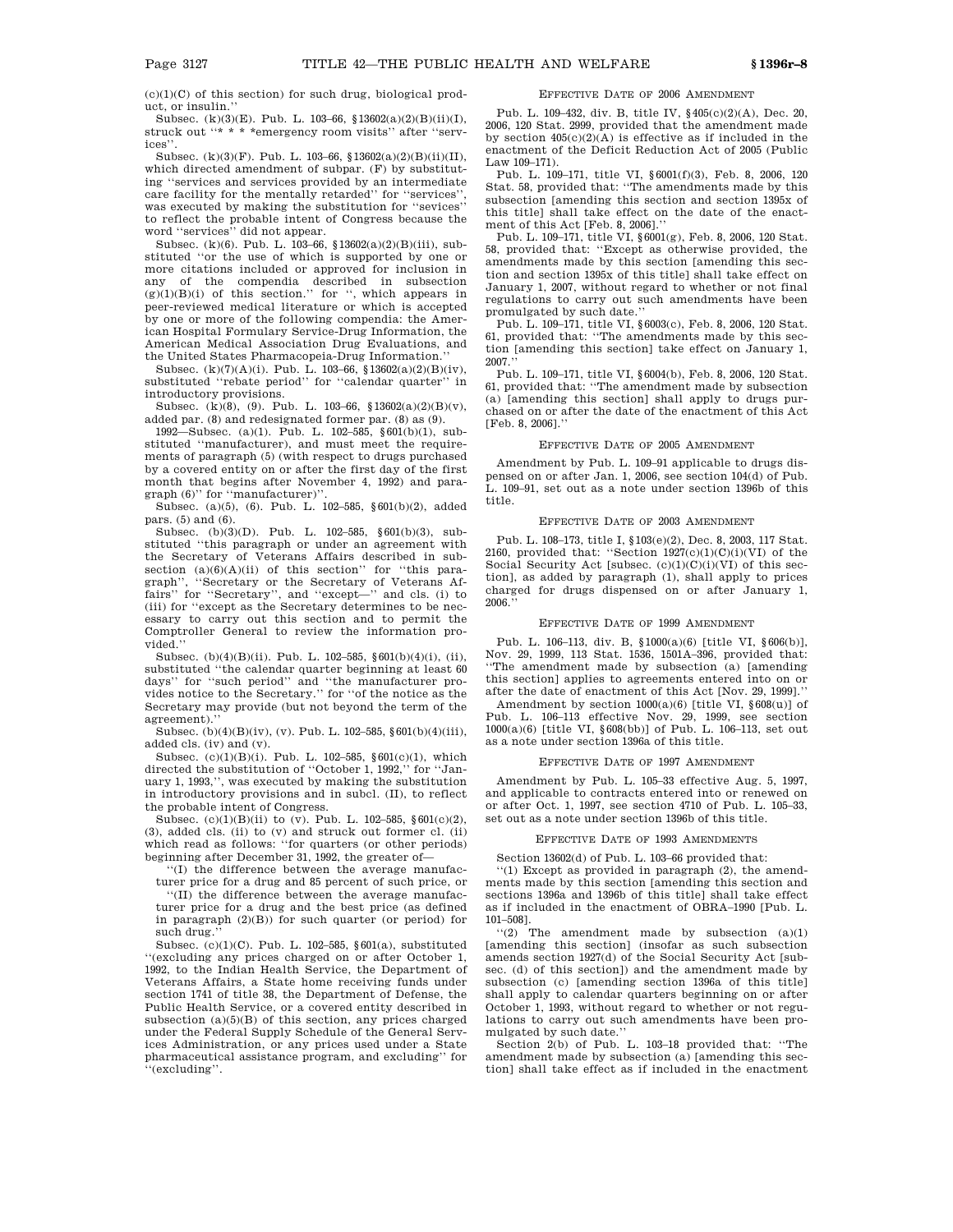of section 601(c) of the Veterans Health Care Act of 1992 [Pub. L. 102–585].''

## EFFECTIVE DATE OF 1992 AMENDMENT

Section 601(e) of Pub. L. 102–585 provided that: ''The amendments made by this section [amending this section] shall apply with respect to payments to State plans under title XIX of the Social Security Act [this subchapter] for calendar quarters (or periods) beginning on or after January 1, 1993 (without regard to whether or not regulations to carry out such amendments have been promulgated by such date).''

### REGULATIONS

Pub. L. 109–171, title VI, §6001(c)(3), Feb. 8, 2006, 120 Stat. 55, provided that:

'(A) INSPECTOR GENERAL RECOMMENDATIONS.-Not later than June 1, 2006, the Inspector General of the Department of Health and Human Services shall—

''(i) review the requirements for, and manner in which, average manufacturer prices are determined under section 1927 of the Social Security Act [this section], as amended by this section; and

''(ii) shall submit to the Secretary of Health and Human Services and Congress such recommendations for changes in such requirements or manner as the Inspector General determines to be appropriate.

''(B) DEADLINE FOR PROMULGATION.—Not later than July 1, 2007, the Secretary of Health and Human Services shall promulgate a regulation that clarifies the requirements for, and manner in which, average manufacturer prices are determined under section 1927 of the Social Security Act, taking into consideration the recommendations submitted to the Secretary in accordance with subparagraph (A)(ii).''

#### PHARMACY REIMBURSEMENT UNDER MEDICAID

Pub. L. 110–275, title II, §203, July 15, 2008, 122 Stat. 2592, provided that:

''(a) DELAY IN APPLICATION OF NEW PAYMENT LIMIT FOR MULTIPLE SOURCE DRUGS UNDER MEDICAID.—Notwithstanding paragraphs (4) and (5) of subsection (e) of section 1927 of the Social Security Act (42 U.S.C. 1396r–8) or part 447 of title 42, Code of Federal Regulations, as published on July 17, 2007 (72 Federal Register 39142)—

 $\lq\lq(1)$  the specific upper limit under section  $447.332$  of title 42, Code of Federal Regulations (as in effect on December 31, 2006) applicable to payments made by a State for multiple source drugs under a State Medicaid plan shall continue to apply through September 30, 2009, for purposes of the availability of Federal financial participation for such payments; and

''(2) the Secretary of Health and Human Services shall not, prior to October 1, 2009, finalize, implement, enforce, or otherwise take any action (through promulgation of regulation, issuance of regulatory guidance, use of Federal payment audit procedures, or other administrative action, policy, or practice, including a Medical Assistance Manual transmittal or letter to State Medicaid directors) to impose the specific upper limit established under section 447.514(b) of title 42, Code of Federal Regulations as published on July 17, 2007 (72 Federal Register 39142).

'(b) TEMPORARY SUSPENSION OF UPDATED PUBLICLY AVAILABLE AMP DATA.—Notwithstanding clause (v) of section 1927(b)(3)(D) of the Social Security Act (42 U.S.C. 1396r–8(b)(3)(D)), the Secretary of Health and Human Services shall not, prior to October 1, 2009, make publicly available any AMP disclosed to the Secretary.

'(c) DEFINITIONS.—In this subsection:

''(1) The term 'multiple source drug' has the meaning given that term in section  $1927(k)(7)(A)(i)$  of the Social Security Act (42 U.S.C.  $1396r-8(k)(7)(A)(i)$ ).

''(2) The term 'AMP' has the meaning given 'average manufacturer price' in section 1927(k)(1) of the Social Security Act  $(42 \text{ U.S.C. } 1396r-8(k)(1))$  and 'AMP' in section 447.504(a) of title 42, Code of Federal Regulations as published on July 17, 2007 (72 Federal Register 39142).

### APPLICATION OF 2003 AMENDMENT TO PHYSICIAN **SPECIALTIES**

Amendment by section 303 of Pub. L. 108–173, insofar as applicable to payments for drugs or biologicals and drug administration services furnished by physicians, is applicable only to physicians in the specialties of hematology, hematology/oncology, and medical oncology under subchapter XVIII of this chapter, see section 303(j) of Pub. L. 108–173, set out as a note under section 1395u of this title.

Notwithstanding section 303(j) of Pub. L. 108–173 (see note above), amendment by section 303 of Pub. L. 108–173 also applicable to payments for drugs or biologicals and drug administration services furnished by physicians in specialties other than the specialties of hematology, hematology/oncology, and medical oncology, see section 304 of Pub. L. 108–173, set out as a note under section 1395u of this title.

#### REPORTS ON BEST PRICE CHANGES AND PAYMENT OF REBATES

Section 601(d) of Pub. L. 102–585 provided that not later than 90 days after the expiration of each calendar quarter beginning on or after Oct. 1, 1992, and ending on or before Dec. 31, 1995, Secretary of Health and Human Services was to submit to Congress a report containing information as to percentage of single source drugs whose best price either increased, decreased, or stayed the same in comparison to best price during previous calendar quarter, median and mean percentage increase or decrease of such price, and, with respect to drugs for which manufacturers were required to pay rebates under subsec. (c) of this section, Secretary's best estimate, on State-by-State and national aggregate basis, of total amount of rebates paid under subsec. (c) of this section and percentages of such total amounts attributable to rebates paid under pars. (1) to (3) of subsec. (c) of this section, limited consideration to drugs which are considered significant expenditures under medicaid program, and contained requirements for initial report.

DEMONSTRATION PROJECTS TO EVALUATE EFFICIENCY AND COST-EFFECTIVENESS OF PROSPECTIVE DRUG UTI-LIZATION REVIEW

Section 4401(c) of title IV of Pub. L. 101–508 directed Secretary of Health and Human Services to establish statewide demonstration projects to evaluate efficiency and cost-effectiveness of prospective drug utilization review and to evaluate impact on quality of care and cost-effectiveness of paying pharmacists under this subchapter whether or not drugs were dispensed for drug use review services, with two reports to be submitted to Congress, the first not later than Jan. 1, 1994, and the second not later than Jan. 1, 1995.

#### STUDY OF DRUG PURCHASING AND BILLING PRACTICES IN HEALTH CARE INDUSTRY; REPORT

Section 4401(d) of title IV of Pub. L. 101–508, as amended by Pub. L. 104–316, title I, §122(i), Oct. 19, 1996, 110 Stat. 3837, provided for various studies and reports as follows: (1) directed Comptroller General to conduct study of drug purchasing and billing activities of various health care systems, and to submit report to Secretary of Health and Human Services and to Congress by not later than May 1, 1991; (2) directed Comptroller General to submit to Secretary and Congress report on changes in prices charged by manufacturers for prescription drugs to Department of Veterans Affairs, other Federal programs, hospital pharmacies, and other purchasing groups and managed care plans; (3) directed Secretary, acting in consultation with Comptroller General, to study prior approval procedures utilized by State medical assistance programs conducted under this subchapter, and to submit report to Congress by not later than Dec. 31, 1991; (4) directed Secretary to conduct study on adequacy of current reimbursement